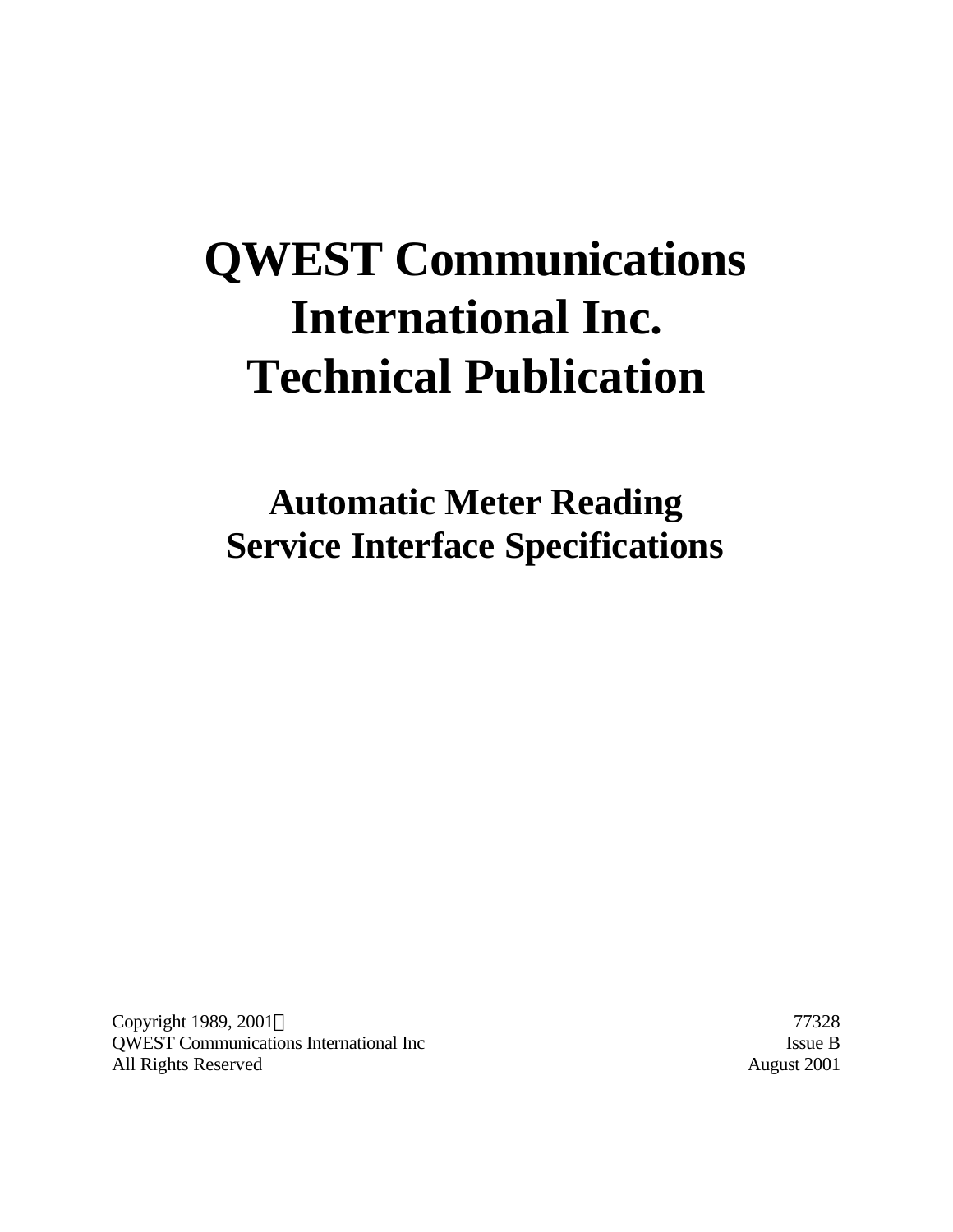#### **NOTICE**

This publication describes Automatic Meter Reading Service Interface Specifications offered by QWEST to their customers.

QWEST assumes no responsibility for any costs incurred by a Supplier in conforming to the contents of this publication. Further, conformance to this publication does not constitute a guarantee of a given supplier's equipment and/or its associated documentation.

QWEST reserves the right, without prior notice, to revise this publication for any reason.

If further information is required, please contact:

QWEST Communications International Inc. Manager – New Services Planning 700 W. Mineral Ave. MN-F15.15 Littleton, CO 80120 (303) 707-7107 (303) 707-9497 Fax # E-mail: jhsmit2@qwest.com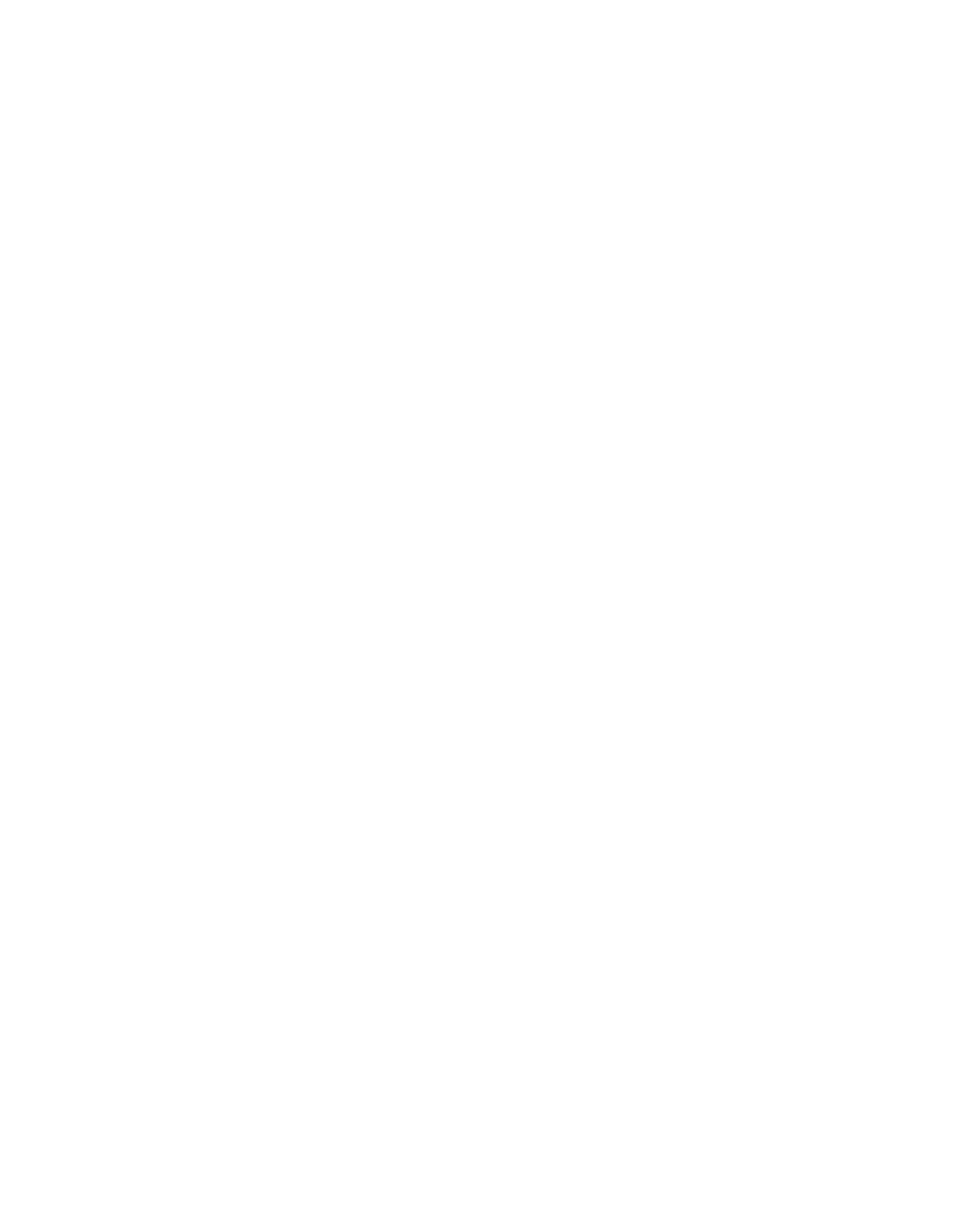#### COMMENTS on PUB 77328

#### PLEASE TEAR OUT AND SEND YOUR COMMENTS/SUGGESTIONS TO:

QWEST Corporation Manager – New Services Planning 700 W. Mineral Ave. MN-F15.15 Littleton, CO 80120 (303) 707-7107 (303) 707-9497 Fax # E-mail: jhsmit2@qwest.com

Information from you helps us to improve our Publications. Please take a few moments to answer the following questions and return to the above address.

Was this Publication valuable to you in understanding

| The technical parameters of our service?               | YES.   | NO     |
|--------------------------------------------------------|--------|--------|
| Was the information accurate and up-to-date?           |        | YES NO |
| Was the information easily understood?                 | YES    | $-$ NO |
| Were the contents logically sequenced?                 | YES NO |        |
| Were the tables and figures understandable and helpful | YES NO |        |
| Were the pages legible?                                | YES.   | N()    |

If you answered NO to any of the questions and/or if you have any other comments or suggestions, please explain:

\_\_\_\_\_\_\_\_\_\_\_\_\_\_\_\_\_\_\_\_\_\_\_\_\_\_\_\_\_\_\_\_\_\_\_\_\_\_\_\_\_\_\_\_\_\_\_\_\_\_\_\_\_\_\_\_\_\_\_\_\_\_\_\_\_\_\_\_\_\_ \_\_\_\_\_\_\_\_\_\_\_\_\_\_\_\_\_\_\_\_\_\_\_\_\_\_\_\_\_\_\_\_\_\_\_\_\_\_\_\_\_\_\_\_\_\_\_\_\_\_\_\_\_\_\_\_\_\_\_\_\_\_\_\_\_\_\_\_\_\_ \_\_\_\_\_\_\_\_\_\_\_\_\_\_\_\_\_\_\_\_\_\_\_\_\_\_\_\_\_\_\_\_\_\_\_\_\_\_\_\_\_\_\_\_\_\_\_\_\_\_\_\_\_\_\_\_\_\_\_\_\_\_\_\_\_\_\_\_\_\_

(Attach additional sheet, if necessary)

| Name                    |  |  |  |  |
|-------------------------|--|--|--|--|
|                         |  |  |  |  |
|                         |  |  |  |  |
| <b>Telephone Number</b> |  |  |  |  |
| E-Mail                  |  |  |  |  |
|                         |  |  |  |  |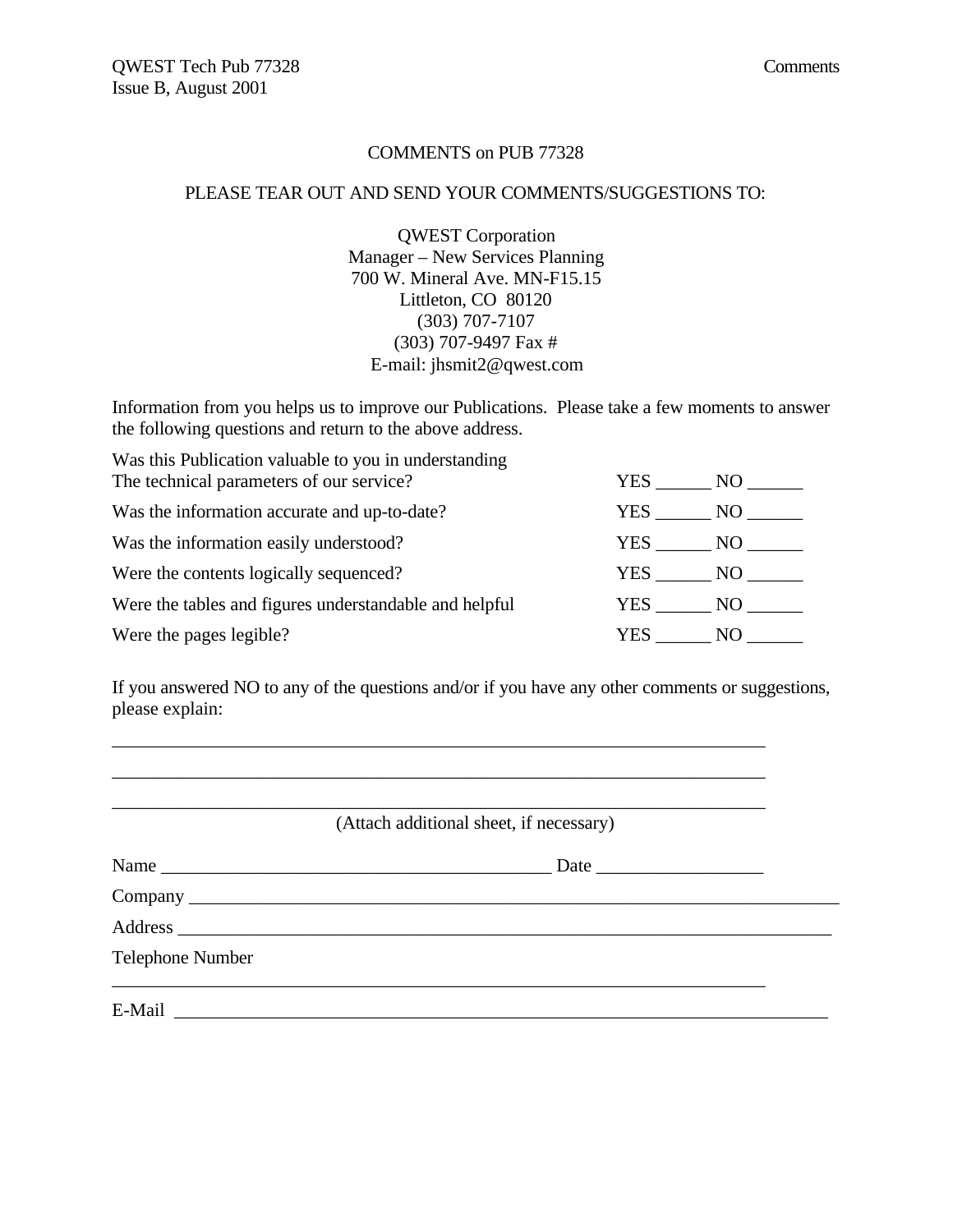# **Chapter and Section**

#### Page

| 1.               |      |  |
|------------------|------|--|
|                  | 1.1  |  |
|                  | 1.2  |  |
|                  | 1.3  |  |
| 2.               |      |  |
|                  | 2.1  |  |
|                  | 2.2  |  |
|                  | 2.3  |  |
| 3.               |      |  |
|                  | 3.1  |  |
|                  | 3.2  |  |
|                  | 3.3  |  |
|                  | 3.4  |  |
| $\overline{4}$ . |      |  |
|                  | 4.1  |  |
|                  | 4.2  |  |
|                  | 4.3  |  |
|                  | 4.4  |  |
|                  | 4.5  |  |
|                  | 4.6  |  |
|                  | 4.7  |  |
|                  | 4.8  |  |
|                  | 4.9  |  |
|                  | 4.10 |  |
| 5.               |      |  |
|                  | 5.1  |  |
|                  | 5.2  |  |
|                  | 5.3  |  |
|                  | 5.4  |  |
|                  | 5.5  |  |
|                  | 5.6  |  |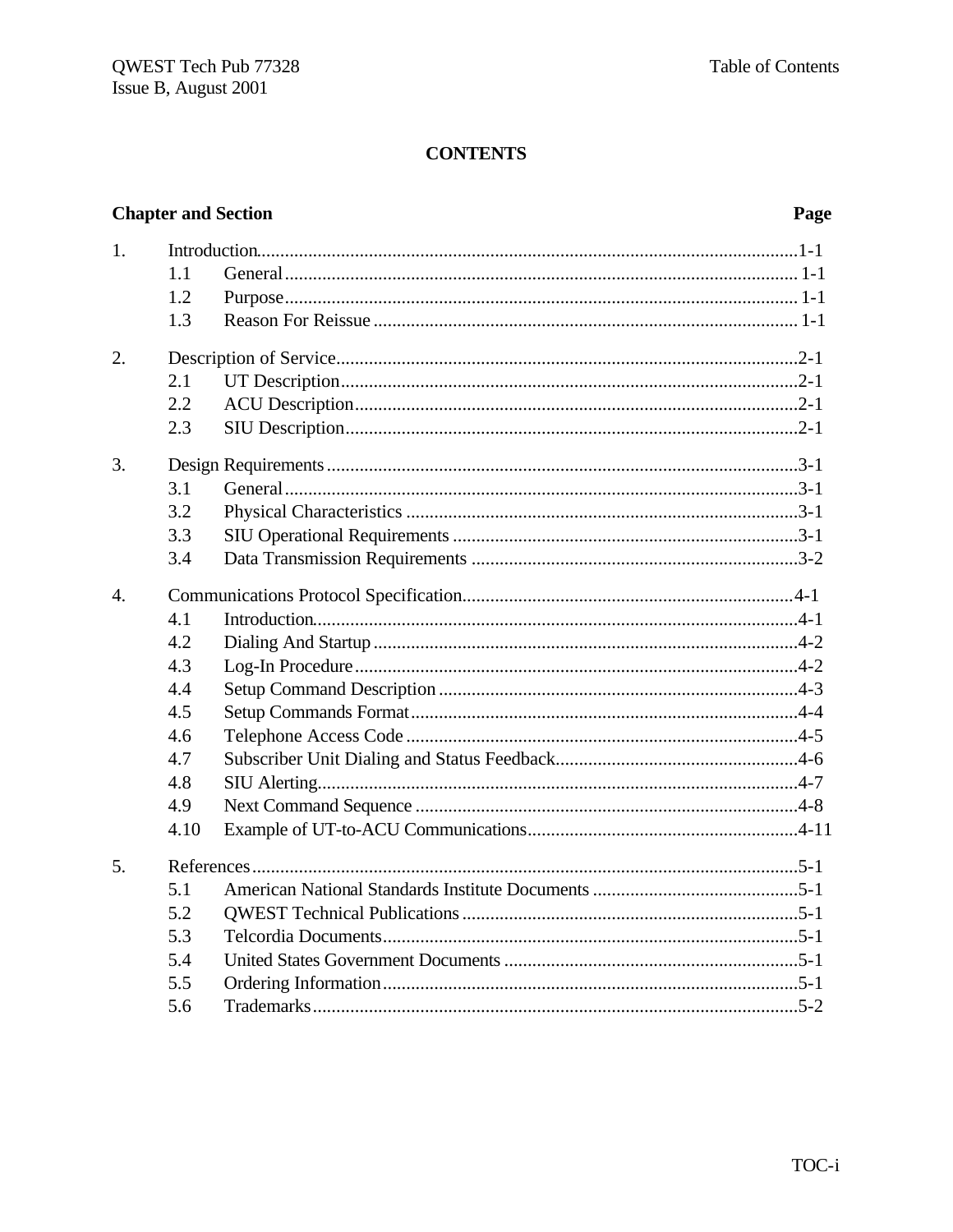| <b>Tables</b>   | Page |
|-----------------|------|
| $4 - 1$         |      |
| $4 - 2$         |      |
| $4 - 3$         |      |
| $4 - 4$         |      |
| <b>Exhibits</b> |      |
| $4 - 1$         |      |
| $4 - 2$         |      |
| $4 - 3$         |      |
| $4 - 4$         |      |
| $4 - 5$         |      |
| $4 - 6$         |      |
| $4 - 7$         |      |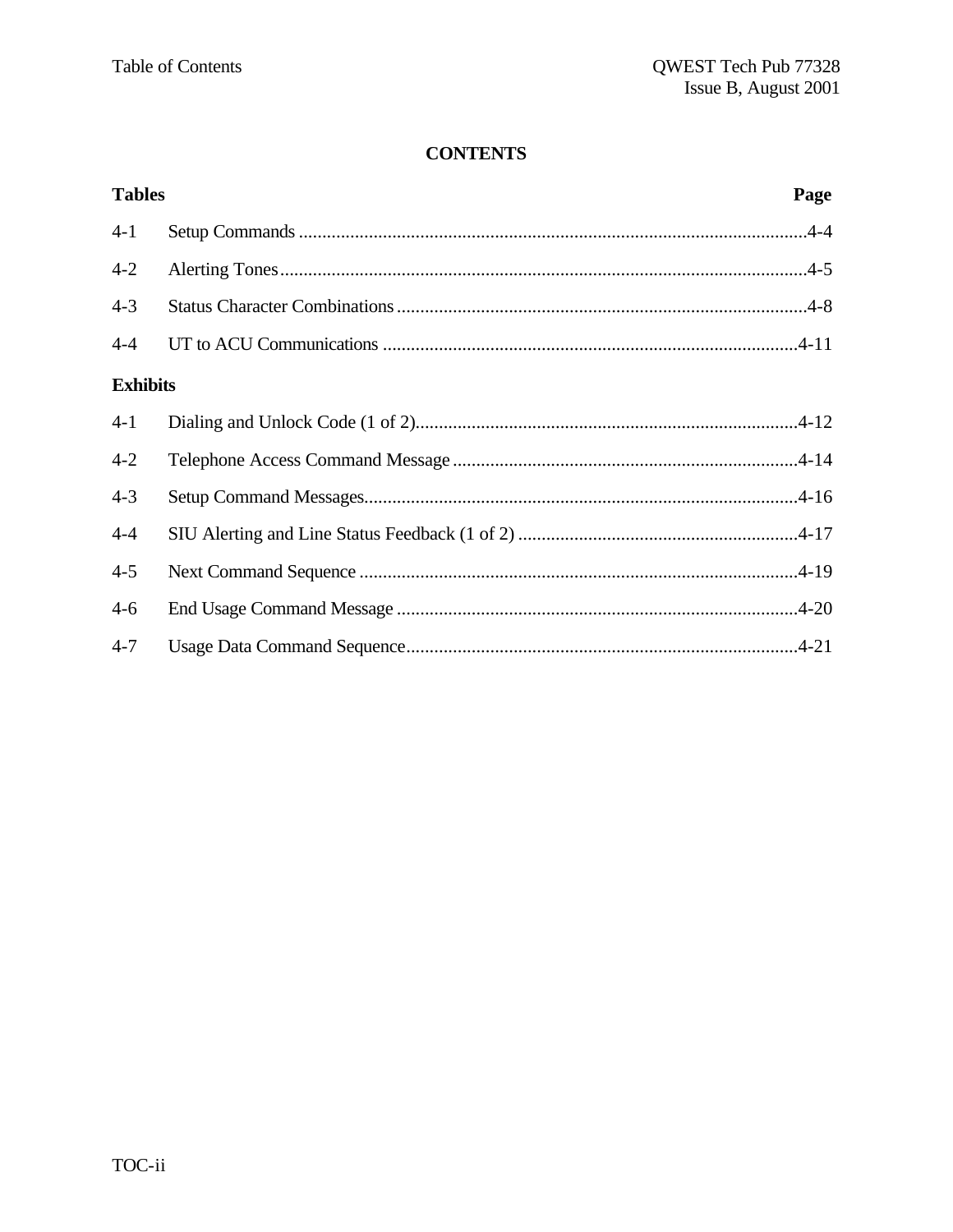# **Chapter and Section**

 $1.$ 

#### Page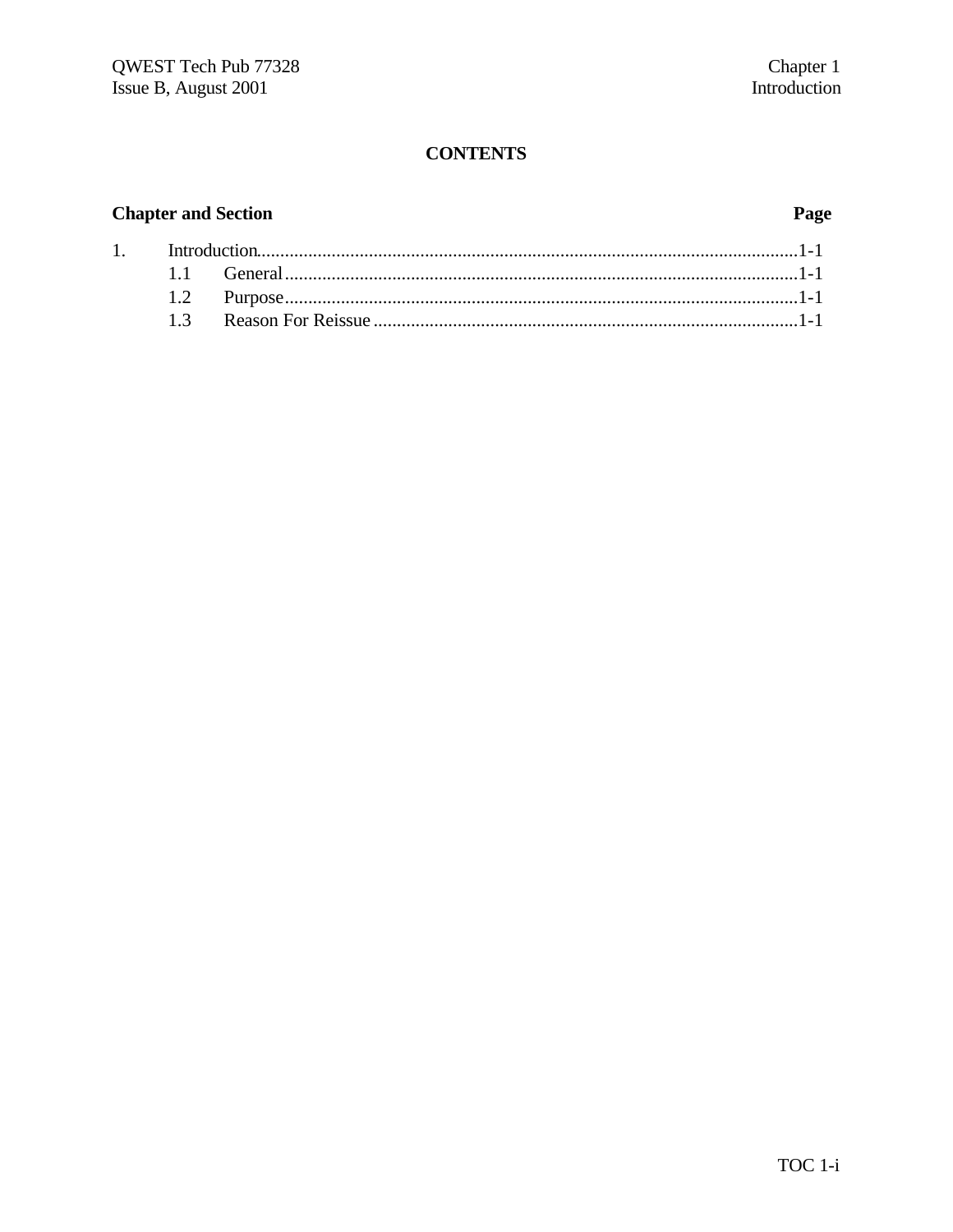#### **1. Introduction**

#### **1.1 General**

This document describes an Automatic Meter Reading (AMR) Service provided by QWEST. It also provides the technical specification for a Utility (User) Terminal (UT) and a Subscriber Interface Unit (SIU) required at the utility interface and subscriber interface, respectively, with the QWEST Telecommunications Network.

#### **1.2 Purpose**

The Automatic Meter Reading Service will enable the utility (water, gas or electric) to remotely access and read its meter at a subscriber's premises over the local telephone loop. Figure 1 shows the three components of the system:

- • The UT located at a utility data center.
- • The Central Office (CO) Access Control Unit (ACU) installed at the telephone company CO serving the utility's subscribers.
- • The SIU located at the subscriber's residence and connecting the utility's meter to the telephone line.

The UT and SIU are customer-provided equipment.

The criteria described herein are the minimum necessary to determine if a manufactured UT or SIU is technically suitable for interconnection to the QWEST telecommunications network and satisfies the requirements of the AMR service. Criteria are stated in terms of specific requirements and objectives. Requirements (identified by the word "shall") are generally concerned with safety and protection, signaling compatibility, and absolute minimum performance levels in such areas as transmission, signaling, and environmental durability. Objectives (identified by the word "should") represent goals for improved product performance.

This document is applicable to QWEST Communications International Inc.

### **1.3 Reason For Reissue**

To show QWEST Communications International Inc. as the owner of this publication and the one to contact concerning the content.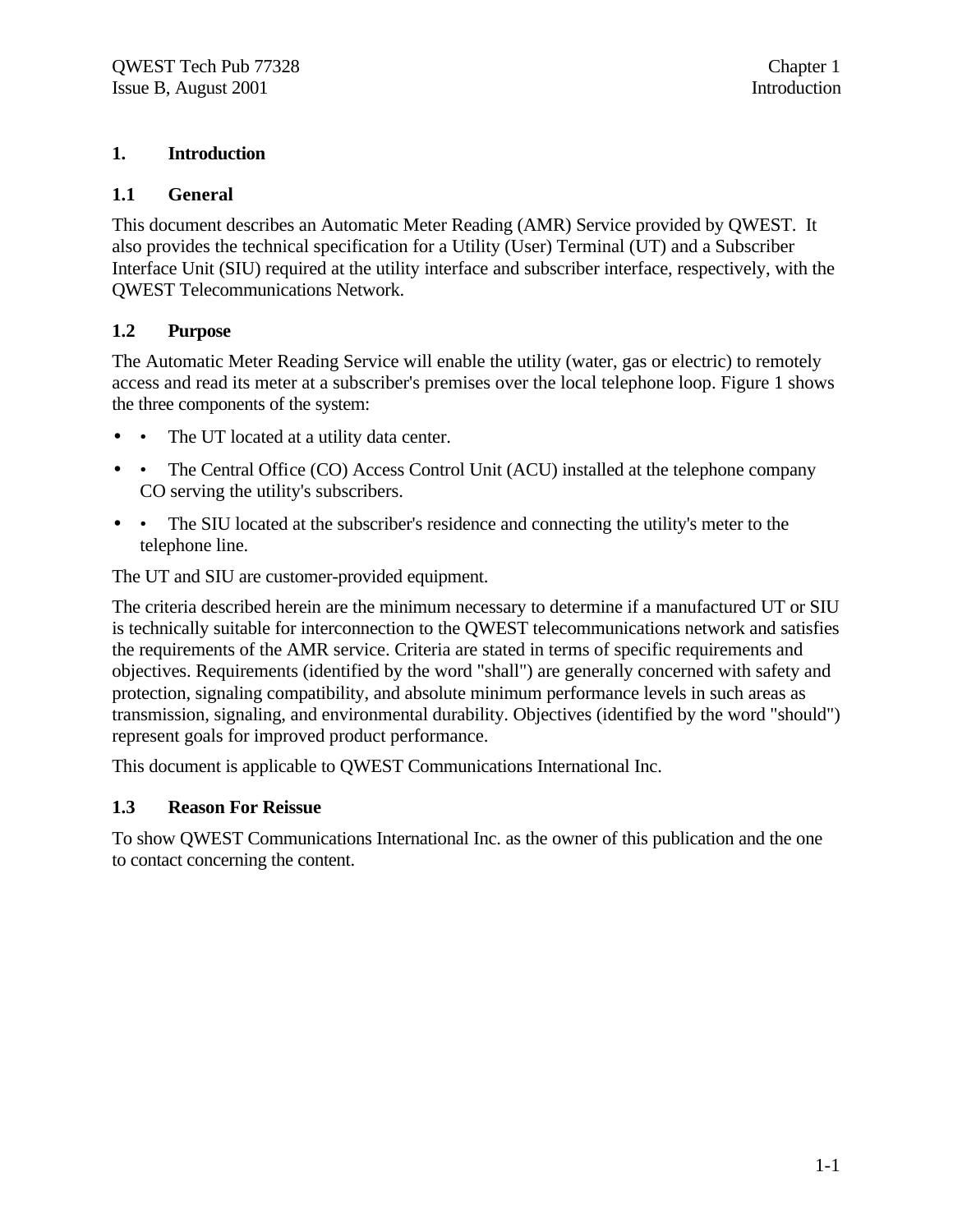

**Figure 1-1** Automatic Meter Reading (AMR) System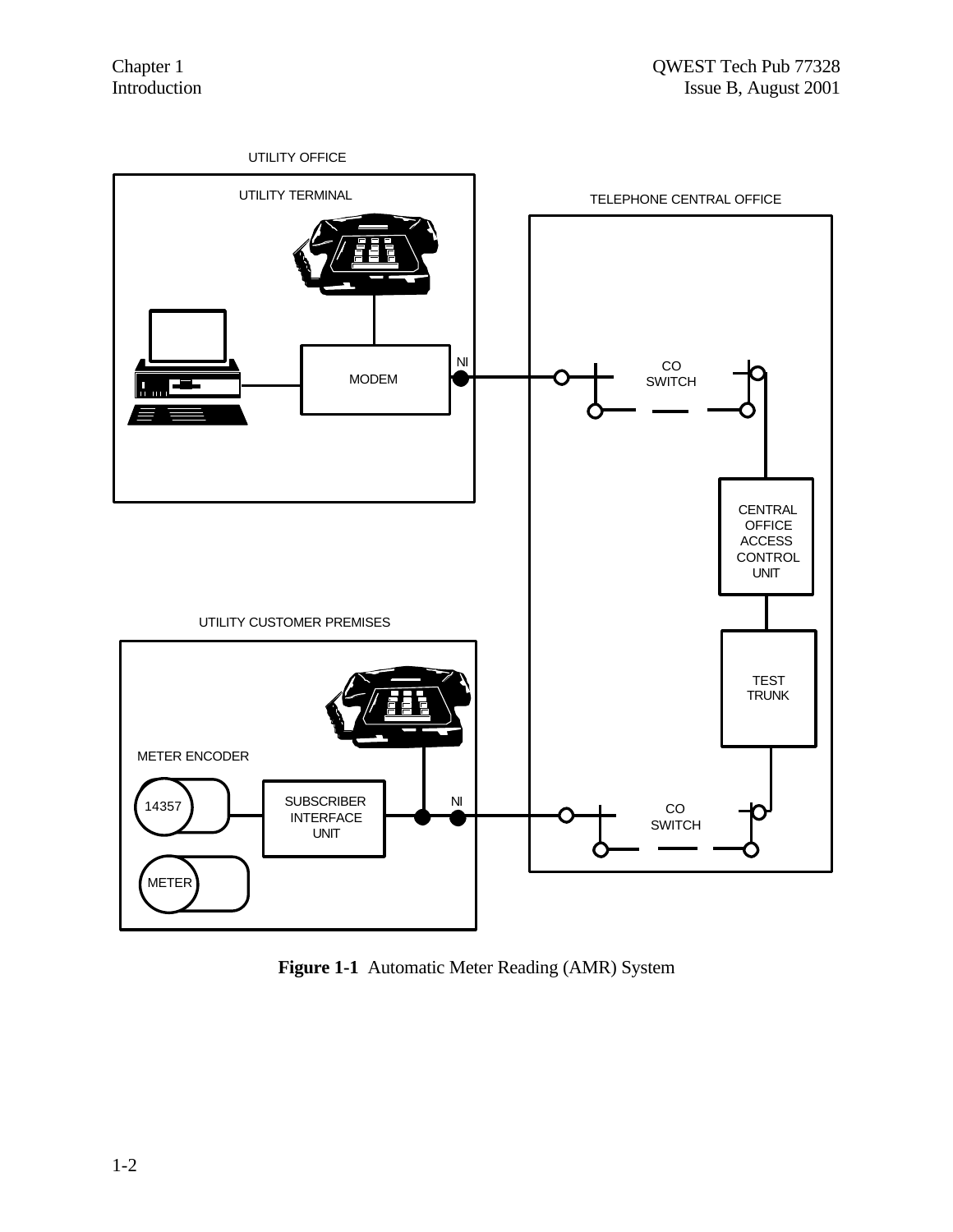# **Chapter and Section Page**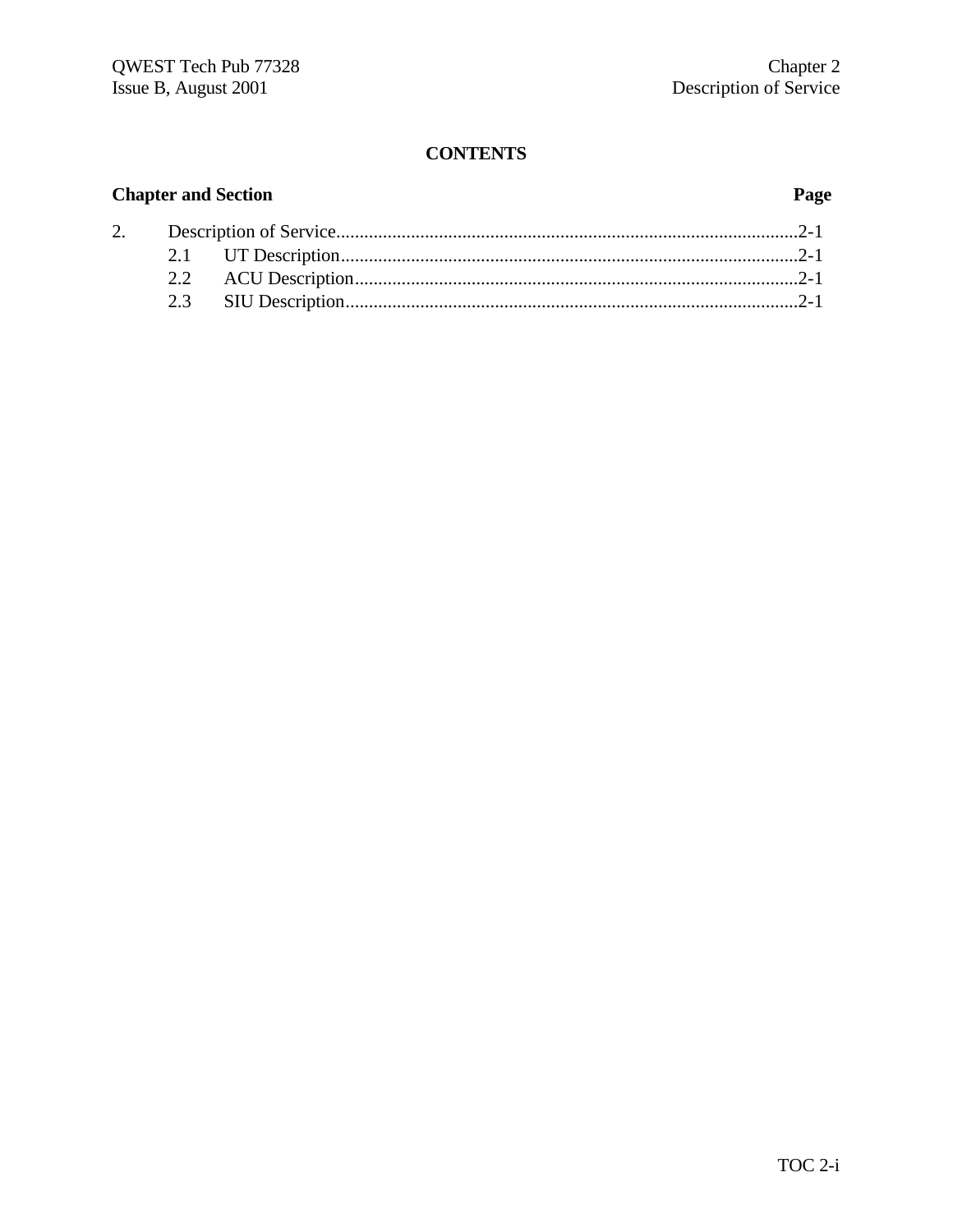#### **2. Description of Service**

#### **2.1 UT Description**

The UT is a computer that maintains a database of subscriber information, which includes each subscriber's account number, telephone number, SIU alerting tone, and a file of meter readings. The UT sequentially sends the telephone numbers of the subscribers whose meters will be accessed in a meter reading session to the ACU. Upon receipt of the meter reading data from the SIU, the UT posts the information to a file, which is subsequently used for billing purposes. The UT is customer-provided equipment.

### **2.2 ACU Description**

The primary purpose of the ACU is to control the dial-up connections during a meter reading session between the UT and each subscriber SIU. In addition, the ACU registers the number of successful accesses to SIUs for each utility and retains this information in software for subsequent retrieval by QWEST in order to bill the utility for its use of the AMR system. The ACU establishes a communications path to the SIU through a dedicated test trunk. During the meter reading session, the ACU sends each subscriber telephone number to the test trunk which, in turn, provides a ringless connection to the telephone line. Once the test trunk seizes the telephone line, the ACU activates the SIU by means of an alerting tone for a period of time. The SIU transmits the meter reading data back to the UT through the ACU. The ACU is transparent to the transmission from the SIU to the UT. If at any time during meter reading the subscriber's telephone goes off-hook, the ACU will stop the process and disconnect the SIU from the UT.

#### **2.3 SIU Description**

The SIU contains ports to which utility meter encoders can be wired. The encoders are also customer-provided equipment and are physically connected to the utility meters. After the ACU has alerted the SIU, the SIU draws current from the telephone line and transmits the meter reading data for each port through the ACU to the UT. The SIU is customer-provided equipment.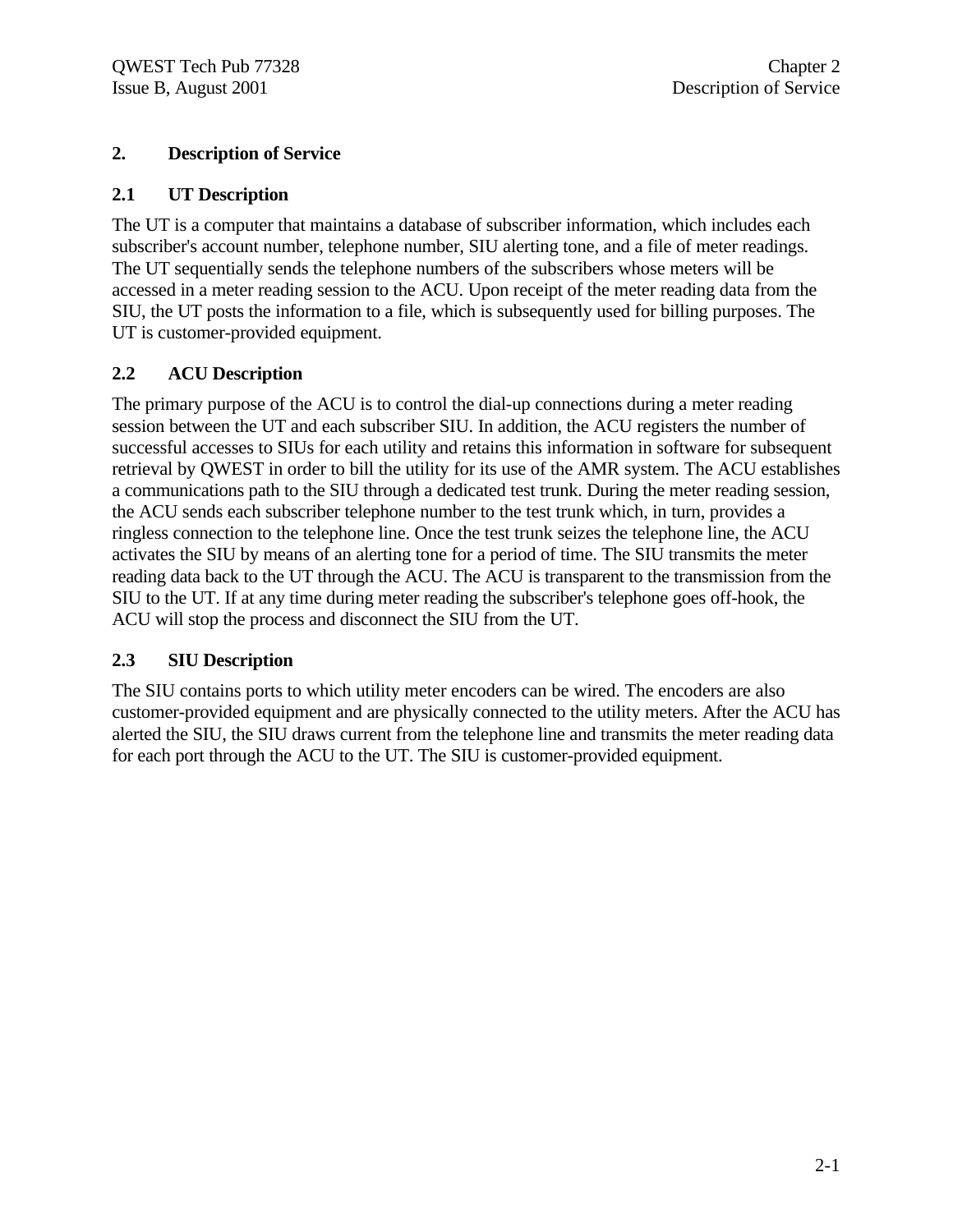# **Chapter and Section Page**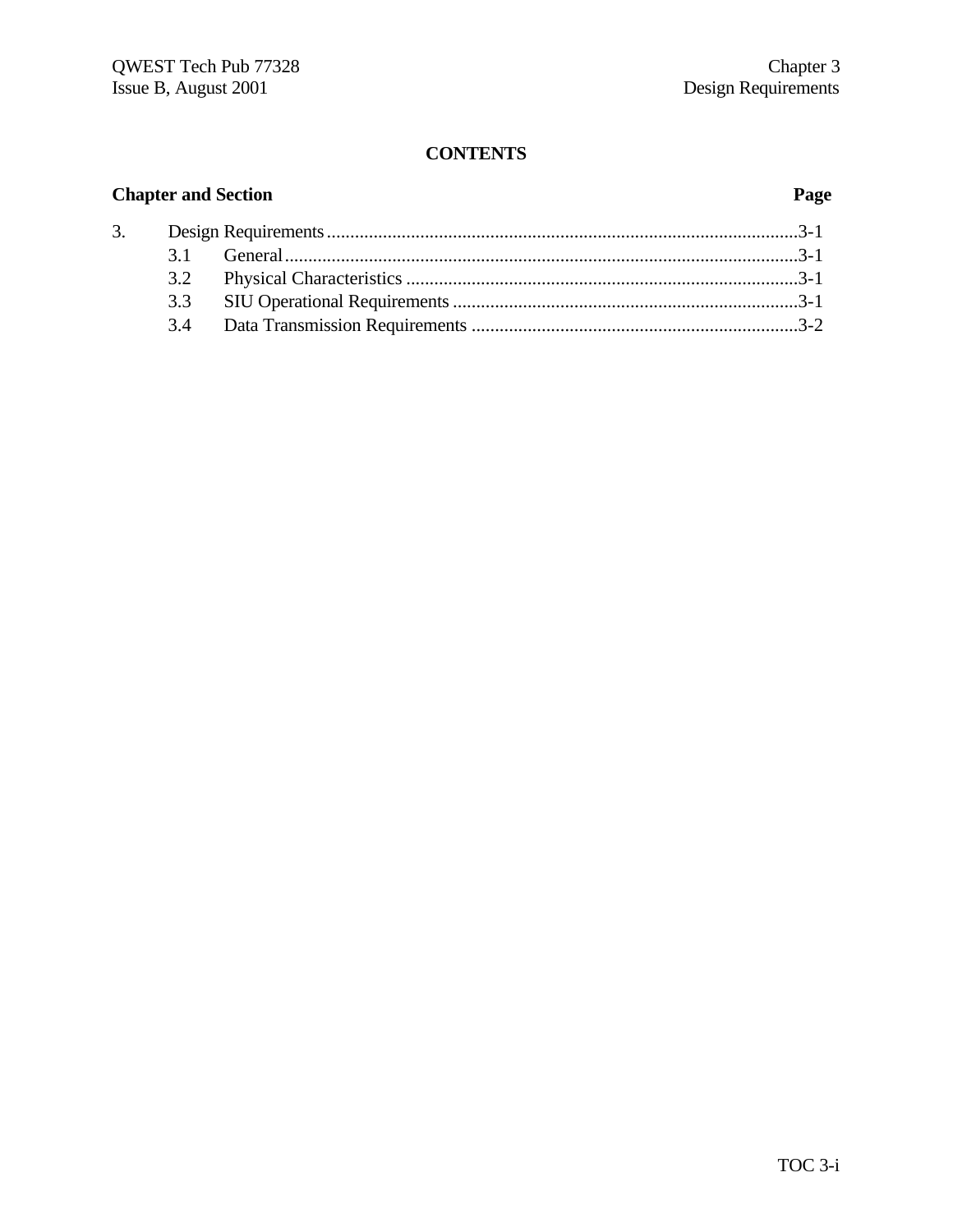#### **3. Design Requirements**

#### **3.1 General**

This section describes the physical characteristics of the UT and SIU, it also provides the interface requirements for the UT-to-ACU connection and the ACU-to-SIU connection.

#### **3.2 Physical Characteristics**

The UT and SIU, which are customer-provided equipment, shall comply with the requirements in Part 68, Subpart D of the FCC Rules and Regulations and shall meet the registration requirements of Part 68, Subpart C. The registered equipment shall conform to the requirements of Part 68, paragraph 68.312(f) and not to the requirements of paragraph 68.312(g), "Ringer Type Z Equipment". (QWEST does not support use of equipment with Z-type ringers.) Since the UT and SIU are also part of the subscriber's or customer's installation, they should also be designed in a way that allows the total installation to meet the requirements of ANSI Standard T1.401.1993. Specifically, since the SIU is additional equipment to that owned by the telephone subscriber, it should have a minimal impact on the subscriber's use of the telephone line.

The SIU serves as the interface between the subscriber telephone line and the utility meter. Because the SIU will be installed at a customer location, it should meet normal standards of easy installation, relatively long life, acceptable appearance, identification and maintainability, and rapid restoration of service. The SIU should have its identification number and alerting tone marked on it.

The SIU and the UT shall be connected to the QWEST telecommunications network on a 2-wire switched basis. The units will always be connected on the telephone customer's side of the Network Interface (NI) or station protector. In most cases the NI will be a registration jack installed near the station protector. Direct connection to the station protector is not allowed unless the connection is made by QWEST personnel.

The UT, either manually or via an automatic calling device, initiates the meter reading session by dialing the telephone number assigned to the ACU. Once the ACU answers the call, all communications between the UT and ACU shall take place using 103-type modem frequencies at 300 baud using standard ASCII code with one start bit, seven data bits, even parity, and one stop bit. This restriction does not apply to communications between the SIU and the UT. Once the SIU has been successfully alerted, the transmission from the SIU to the UT shall take place within the limitations of the voiceband channel connecting the SIU and the UT. The UT shall be in the "originate" mode prior to callback by the ACU.

### **3.3 SIU Operational Requirements**

The SIU shall be designed to operate within idle-state voltage ranges of 0 to 105 volts dc and 0 to 250 volts combined ac and dc.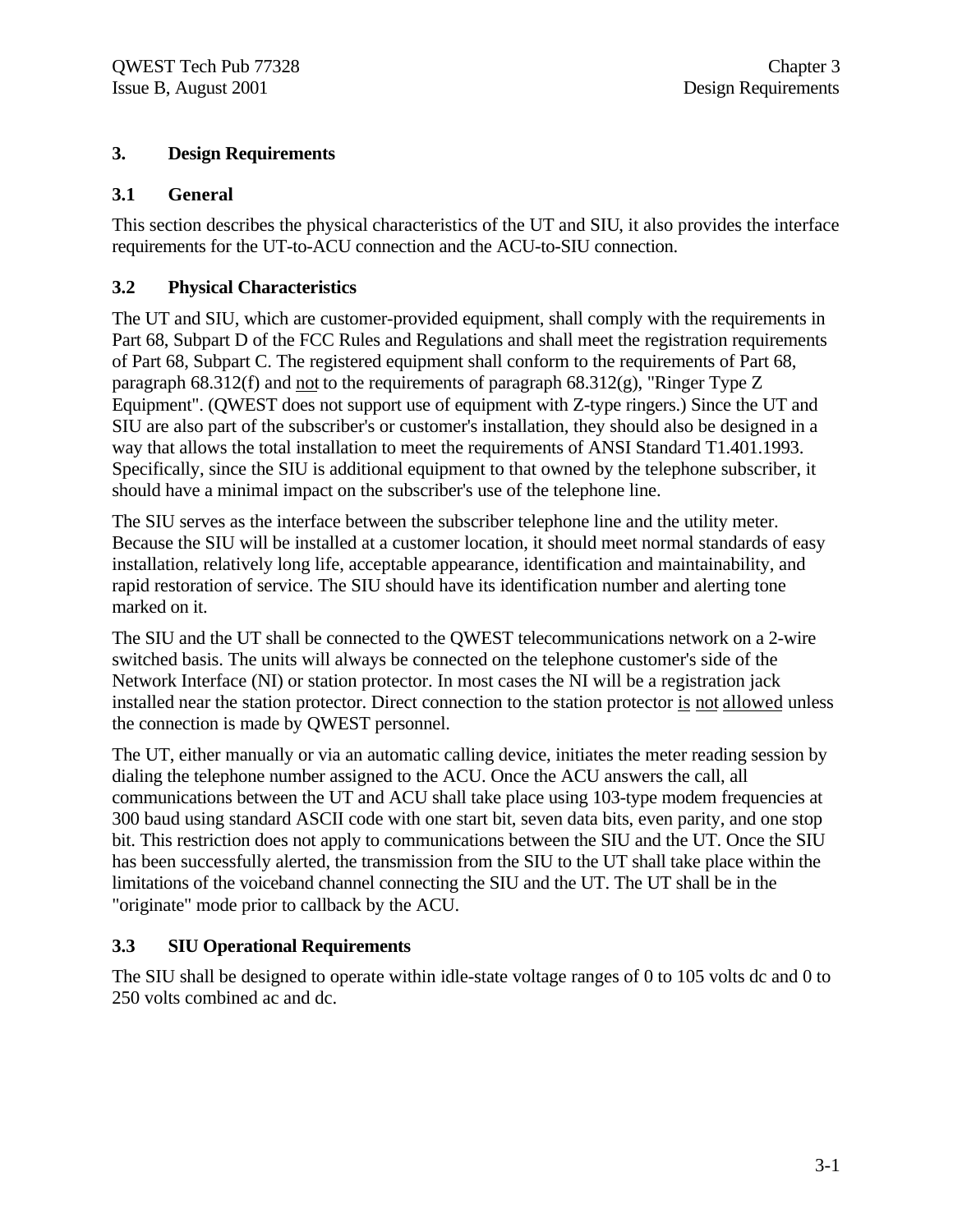The SIU shall contain a tone detector capable of recognizing a specific ac tone on the telephone line when telephones on the subscriber line are in an on-hook position. QWEST Communications will assign the specific frequencies to be used for each meter reading application. The ac tone detector shall be sensitive to alerting frequencies to be used for each meter reading application. The ac tone detector shall be sensitive to alerting tones which may vary within a range of 1 percent of the nominal frequency generated by the ACU. The ac tone detector should recognize each alerting tone sent over the telephone line in an idle state within the range of 0.154 to 1.54 volts rms at a minimum signal-to-noise ratio of 6 dB measured in a bandwidth ranging from 200 to 3000 Hz. The ACU is the source of both the ac alerting tone and the -48 Vdc loop bias voltage. When alerted by one of thirteen available ac tones, the SIU shall draw between 12 mA and 28 mA of current within a 4-second time period. This signals a successful alert to the ACU. The ACU monitors the telephone line for changes in current. The ACU considers a current draw of 12 mA as a successful alert. If the ACU detects a current draw of less than 12 mA during a meter read or if the current on the line increases by more than 20 mA, then the ACU will terminate the connection between the UT and the SIU.

In response to an alerting tone from the ACU, the SIU should signal the appropriate encoder(s) connected to the SIU to transmit the associated meter data to the UT. This data transmission shall be completed within a time interval set by the utility using the "C" command, subject to the limitations imposed by QWEST Communications.

#### **3.4 Data Transmission Requirements**

Data transmission levels transmitted by the UT and SIU shall comply with FCC Part 68 requirements concerning registered data terminal equipment connected to the telecommunications network.

This specification covers the electrical interactions at the physical interface. The electrical signals at the network interface are basically of three types: normal telephone system voltages and currents, voltages and currents due to maintenance activities, and voltages and currents that may appear at the network interface as a result of the environment (induced voltages, lightning hits, etc.). Voltages and currents that may appear at the NI as a result of the environment and that could affect the satisfactory performance of the SIU and UT are not covered in this document but are described in the following references:

- Lightning and 60 Hz Disturbances at the Bell Operating Company Network Interface, TR-EOP-000001
- Impulse Noise Tape No. 201, TR-TSY-000762
- Data Communications Using the Switched Telecommunications Network, PUB 41005

Information about the physical characteristics of the facilities between the serving end office and the network interface is provided in the following references:

- IEEE Standard Telephone Loop Performance Characteristics, ANSI/IEEE Std 820-1984
- I-Match.1 Loop Characterization Database, TR-TSY-000231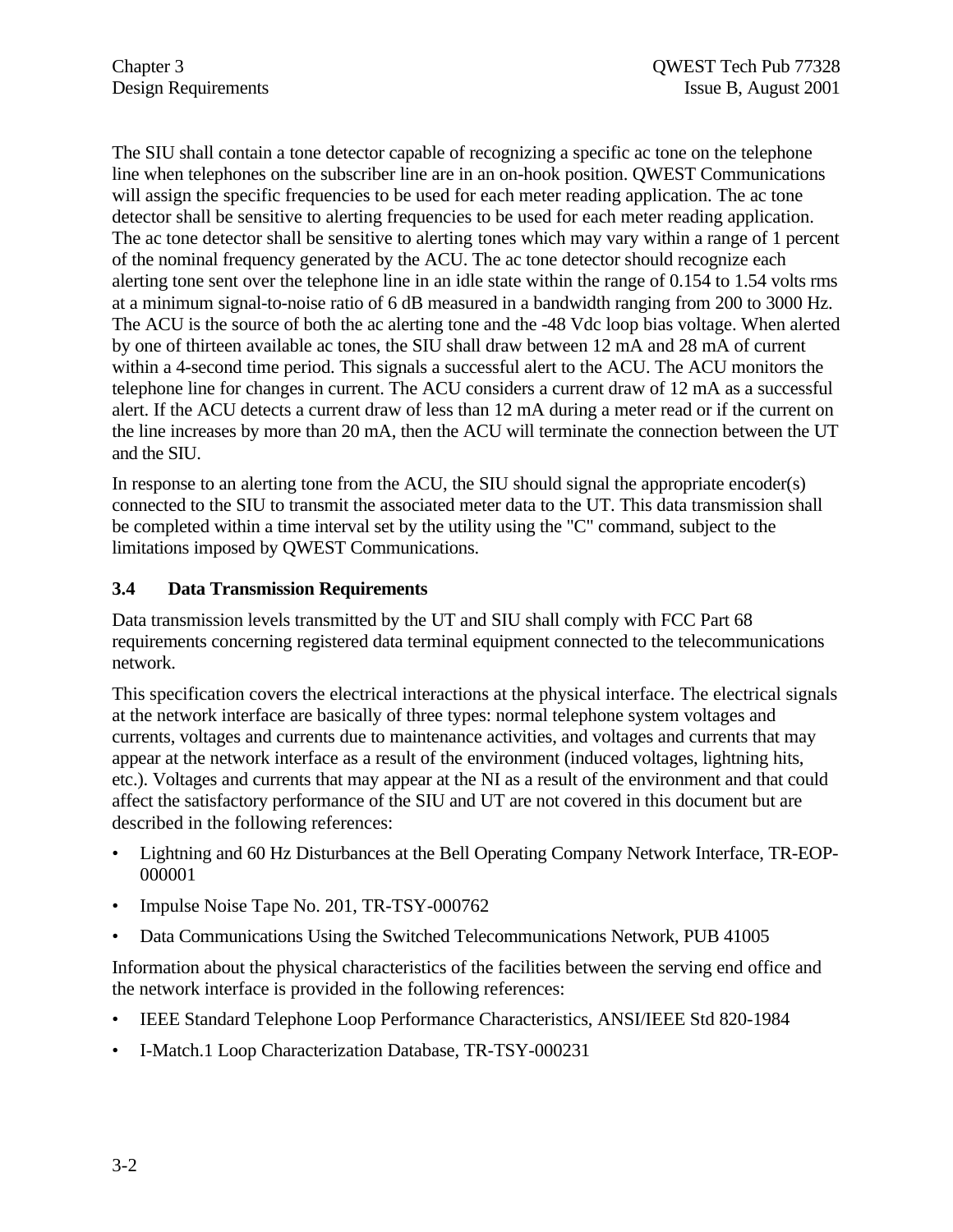|                 |      | <b>Chapter and Section</b> | Page |
|-----------------|------|----------------------------|------|
| 4.              |      |                            |      |
|                 | 4.1  |                            |      |
|                 | 4.2  |                            |      |
|                 | 4.3  |                            |      |
|                 | 4.4  |                            |      |
|                 | 4.5  |                            |      |
|                 | 4.6  |                            |      |
|                 | 4.7  |                            |      |
|                 | 4.8  |                            |      |
|                 | 4.9  |                            |      |
|                 | 4.10 |                            |      |
| <b>Tables</b>   |      |                            |      |
| $4 - 1$         |      |                            |      |
| $4 - 2$         |      |                            |      |
| $4 - 3$         |      |                            |      |
| $4 - 4$         |      |                            |      |
| <b>Exhibits</b> |      |                            |      |
| $4 - 1$         |      |                            |      |
| $4 - 2$         |      |                            |      |
| $4 - 3$         |      |                            |      |
| $4 - 4$         |      |                            |      |
| $4 - 5$         |      |                            |      |
| $4 - 6$         |      |                            |      |
| $4 - 7$         |      |                            |      |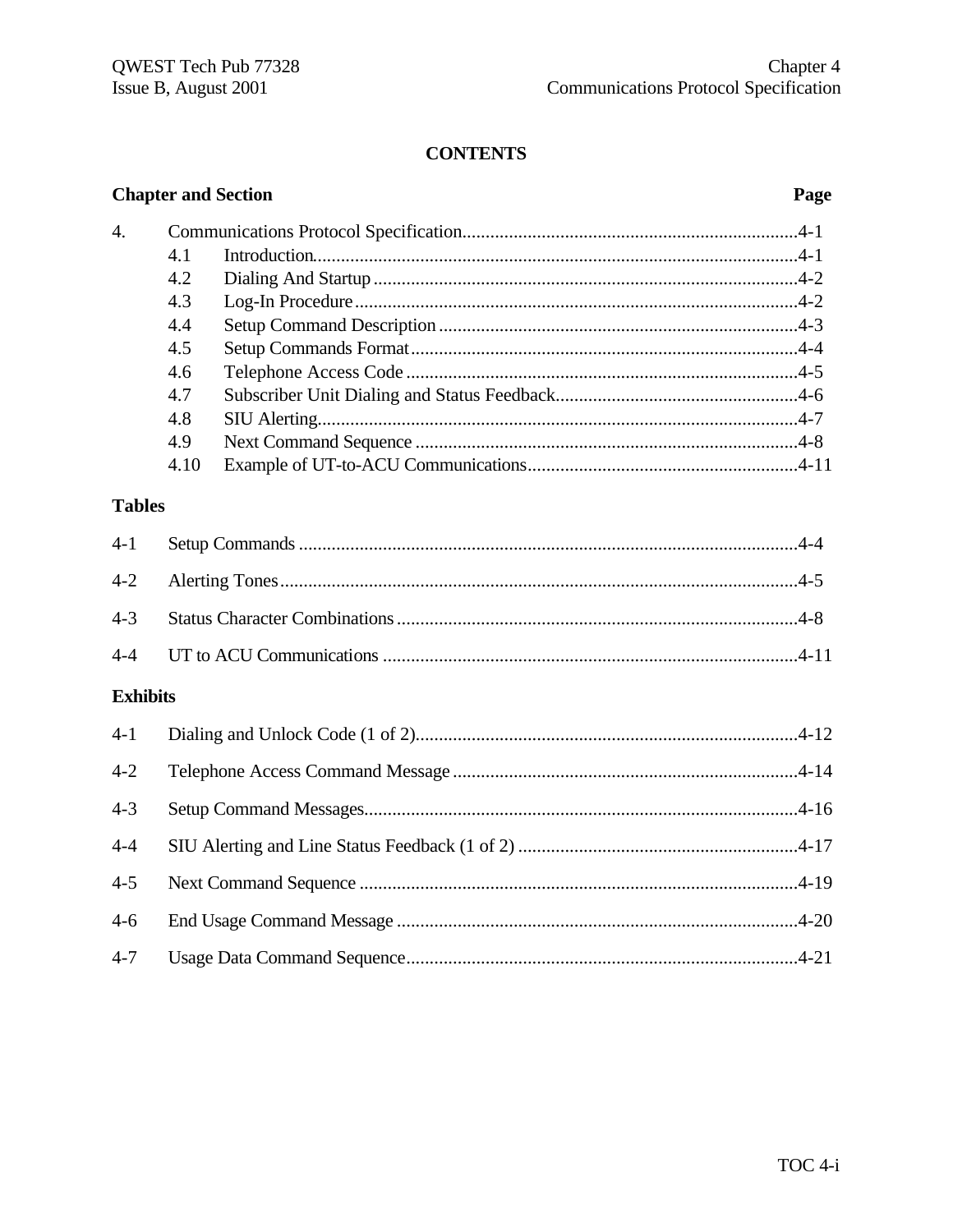#### **4. Communications Protocol Specification**

#### **4.1 Introduction**

The Automatic Meter Reading System allows a utility, using a computer or terminal, to remotely acquire meter reading data from its customer using the existing telephone line to the customer's premises. This is accomplished by first establishing a dial-up connection between the UT at the utility and the ACU at the local telephone company Central Office (CO). Commands are then sent to the ACU from the UT to cause it to connect the UT to the SIU. The SIU then obtains a reading from an encoder mounted on the customer's meter and transmits the data back to the utility via the telephone link established through the ACU.

The communications between the UT and ACU take place on a one-for-one basis, i.e., one set of meter data from one subscriber will be obtained for each telephone number and alerting tone sent to the ACU. This specification defines the information exchange between the UT and ACU required to conduct a meter reading session.

In addition to telephone numbers, other information exchange must take place between the UT and the ACU in order to initiate access to meter reading data. Communications will include a log-in phase, a setup phase, a meter telephone number access phase, and a log-off phase.

The first phase is a log-in or unlock procedure during which a security password, called an access code, is sent to the ACU and which must match a pre-established setting in the ACU before any other commands can be sent. After the UT has provided a valid unlock code message to the ACU, the ACU will disconnect and call the UT back on a designated telephone number.

During the setup phase, other setup data must then be sent to the ACU to give initial information on the following:

- The test trunk to be used to establish a connection to the customer's telephone line.
- The alerting tone frequency to be transmitted from the ACU to alert the SIU.
- The maximum time period that the SIU is to be connected to the UT.

The following paragraphs describe the protocol to be used between the UT and the ACU to enter customer telephone numbers and obtain meter reading data. Diagrams illustrating the communication at the above interface are provided in Exhibits 1 through 7. Reference to these exhibits will aid in understanding the operating sequence of the protocol described herein.

Note: The flowcharts are intended to describe in general the communications between the UT and the ACU. The following paragraphs contain specific programming information for the UT.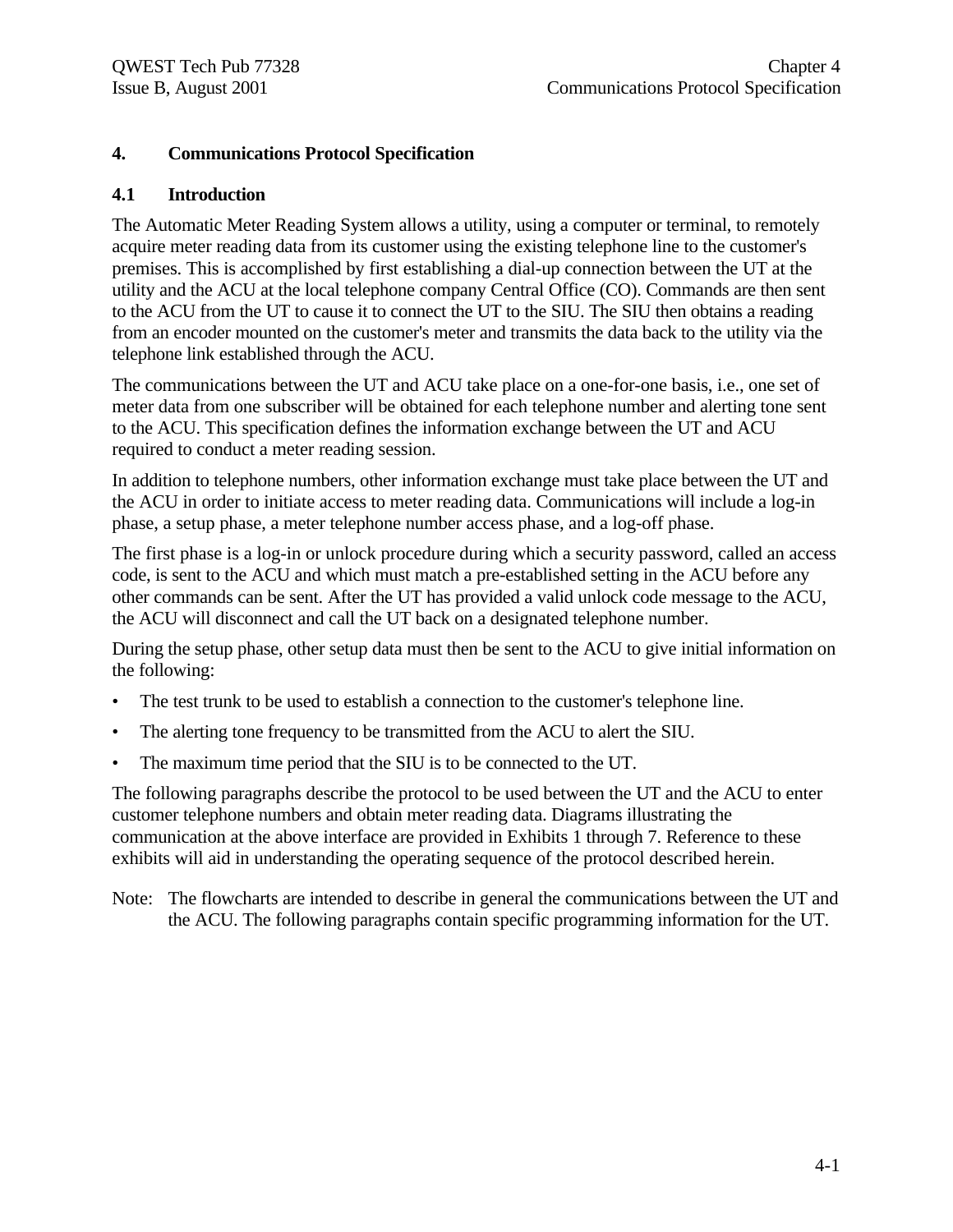### **4.2 Dialing And Startup**

The UT, either manually or via an automatic calling unit, dials the telephone number assigned to the ACU at the CO (see Exhibit 4-1).

After two rings of the ACU phone line, the ACU will answer the call and return 103-type answer tone and attempt to connect in the answer mode.

From this point on, all communications between the UT and the SIU shall take place using Bell 103 compatible frequencies and protocols at 300 baud (asynchronous). Both the UT and SIU shall be initialized to transmit standard ASCII code, with one start bit, seven data bits, even parity, and one stop bit. This restriction does not apply to communications between the SIU and the UT. Once the SIU has been successfully alerted, the transmission from the SIU to the UT shall take place within the limitations of the voiceband channel connecting the SIU and UT. Initially, the UT must be in the "originate" mode and the ACU in the "answer" mode.

#### **4.3 Log-In Procedure**

In order to access meter interface units via the ACU, the UT shall first log-in by sending an unlock code, which provides a security check to prevent unauthorized use of the meter reading system. After the security check has been validated, the ACU will call the UT back and allow it to proceed with meter reading. The unlock code will be validated against a 4-digit security code which is determined and reset by QWEST and issued to the utility.

The unlock code message is formatted as follows:

- An ASCII start of message (STX) character.
- Two ASCII digits which designate the number of characters in the message, excluding STX, the checksum, and ETX. In this case, the number of characters will be seven, designated by ASCII digits 0 and 7.
- An ASCII "I" which designates this command as an unlock code.
- One ASCII digit representing the number of the utility that is calling.
- Four ASCII digits representing the 4-digit security check code.
- One ASCII digit (0 through 4) which designates which one of five preset callback telephone numbers is to be used.
- Four ASCII digits representing the checksum of the message, calculated by summing together the numeric values of all ASCII characters in the command and retaining the four least significant digits. In this case, the numeric values of the characters from the command letter to the callback digit are used for the checksum.
- An ASCII end of message (ETX) character.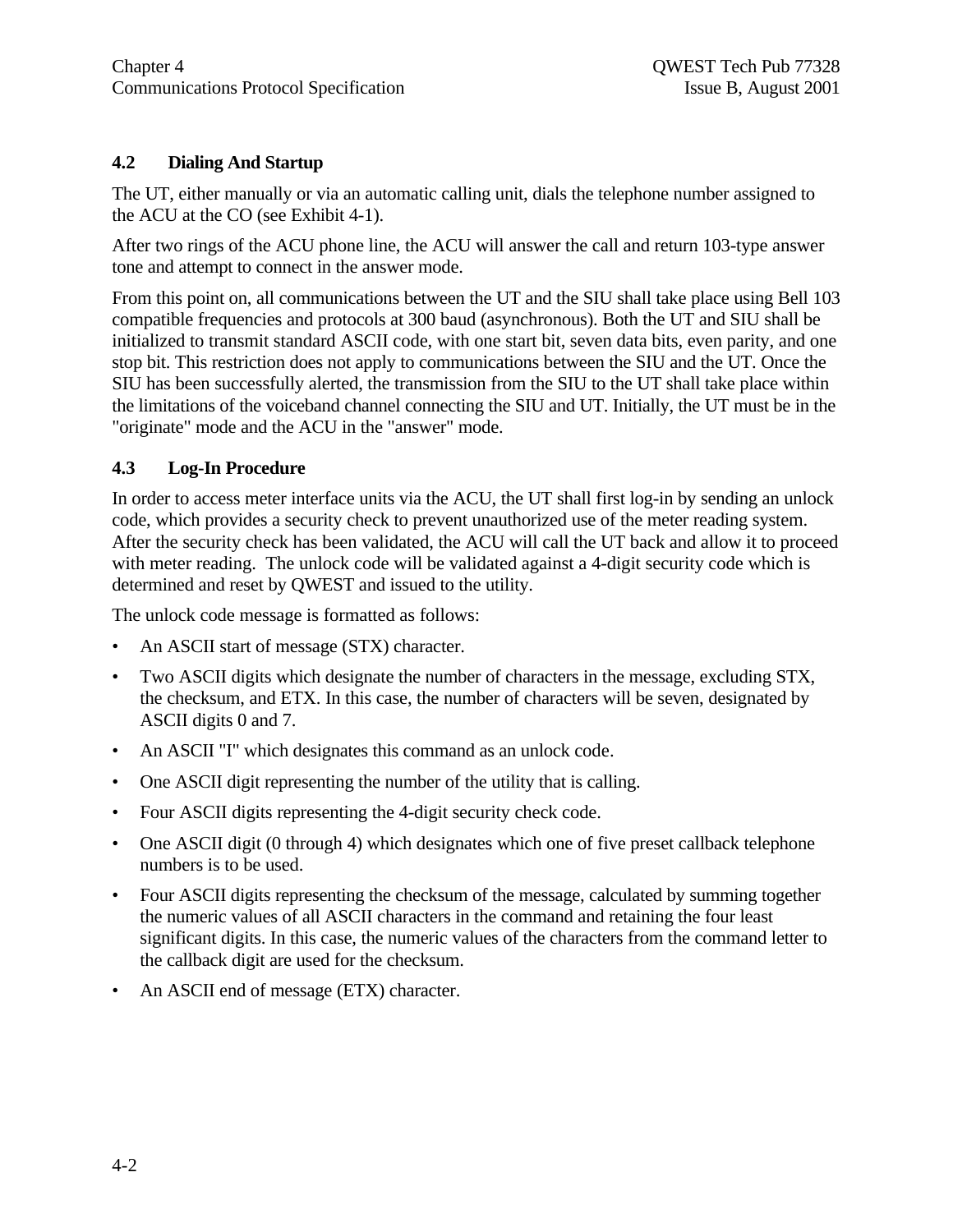If the ACU receives a valid unlock code, it will send an acknowledge character (ACK) within 500 milliseconds. The ACU then delays 1 second and terminates the call by going on-hook. The ACU will then change to the "originate" mode, and the UT shall change to the "answer" mode. The ACU will wait for four seconds and then call the UT back using the designated callback number. The UT shall answer the incoming call within 60 seconds and return 103-type modem answer tone.

The ACU replies with a negative acknowledge character (NAK) if the unlock command is invalid in any way, either by incorrect command format or security code, unassigned utility number, or unknown callback number. The UT should attempt retransmission if the NAK is received.

The ACK or NAK reply to the unlock code will be transmitted by the ACU not more than 500 milliseconds after receipt of the ETX from the UT.

If a valid unlock code is not received within 12 seconds or if an incorrect unlock code is sent by the UT three times in succession, the ACU will send a "G" character and disconnect from the line.

#### **4.4 Setup Command Description**

"S" (Test Trunk) Command: The "S" command designates which test trunk is to be used to dial the subscriber (utility customer). The ACU can be connected up to ten test trunks on a nonsimultaneous basis, and the correlation between test trunk number and actual dialed number will be determined by QWEST.

"A" (Alerting Tone) Command: The "A" command designates which alerting tone frequency is to be used to trigger a SIU to send meter reading data; this will depend on the characteristics of the SIU connected to a particular subscriber's meter. QWEST will assign the specific alerting tones to be used for each meter reading application. The correlation between alerting frequency and subscriber telephone number will be determined by the utility when the SIU is installed. Each alerting tone frequency is designated by a character. The character-to-frequency correlation is shown in Table 4-2.

"C" (Connect Time) Command: The "C" command designates the maximum period of time in seconds needed for the SIU to transmit all of its meter reading data. Any value from 01 to 99 seconds can be chosen by the utility, but values less than 10 seconds must be preceded by a leading "0" to ensure 2-digit command data. Although a value up to 99 seconds can be specified by the UT, a maximum connect-time less than 99 seconds can be programmed into the ACU at the CO by QWEST. This maximum value can have a range of 01 to 99 seconds. Unless changed by QWEST Communications, a default value of 4 seconds for the connect-time maximum value will be used by the ACU. Future customer-provided equipment (CPE) units used for meter reading with alternate operating features may require more or less time so that the amount of connect time needed must be keyed to each individual type of CPE.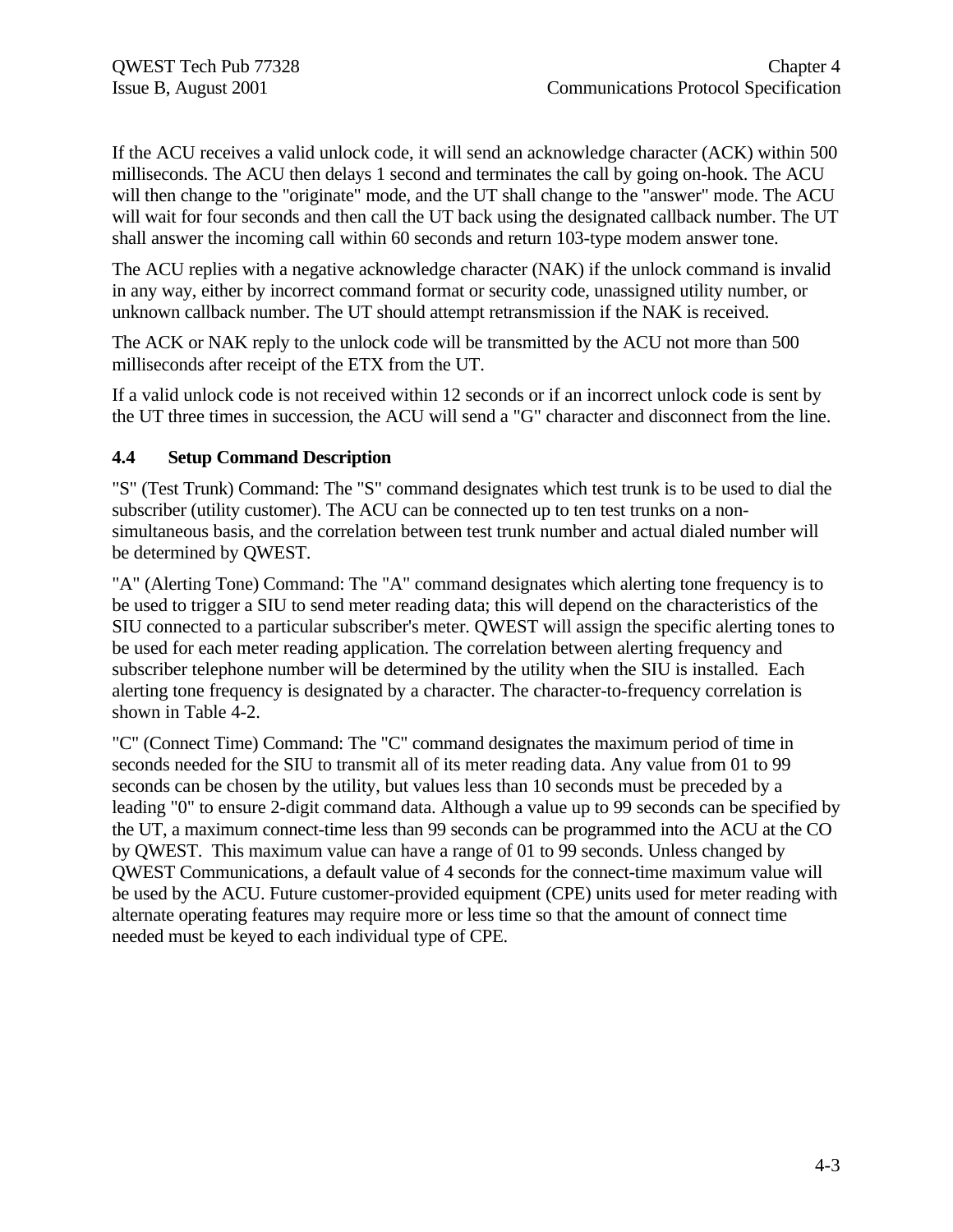#### **4.5 Setup Commands Format**

After the ACU has called the UT back, the UT shall set up the characteristic data, which will be used during the meter reading session with the ACU. The sequence for the transmission of setup commands is shown in Exhibit 4-2.

The UT shall send all commands listed in Table 4-1 with the required characteristic data. These commands can be sent in any order.

| <b>COMMAND LETTER</b> | <b>COMMAND DATA</b> | <b>COMMAND MEANING</b>                                         |
|-----------------------|---------------------|----------------------------------------------------------------|
| S                     | 1 ASCII digit       | Test trunk required (0 through 9)                              |
| A                     | 1 ASCII letter      | Alerting tone required (A through K, M, or<br>Z) See Table 4-2 |
| C                     | 2 ASCII digits      | Connect time required (0l through 99)                          |

#### **Table 4-1** Setup Commands

All commands have the same format as follows:

- An ASCII start message (STX) character.
- Two ASCII digits which designate the number of characters in the message, excluding STX, the checksum, and ETX.
- An ASCII command letter from Table 4-1.
- The command data (with the correct number of ASCII characters).
- Four ASCII digits representing the checksum of the message, calculated by summing together the numeric values of all ASCII characters in the command and retaining the four least significant digits. In this case, the numeric values of the characters from the command letter to the callback digit are used for the checksum.
- An ASCII end of message (ETX) character.

The ACU replies with an ACK character if the command is received and understood.

The ACU replies with a NAK character if the command is incorrect due to incorrect format, command letter, or number of command data characters.

The ACK or NAK replies to the setup command will be transmitted by the ACU not more than 500 ms after the receipt of the ETX from the UT.

All setup commands shall be sent at least once during a meter reading session, and, if the setup commands are never sent again, this setup data will be used for every subsequent telephone access code sent. If necessary, the setup data can be changed at any time by sending the appropriate command.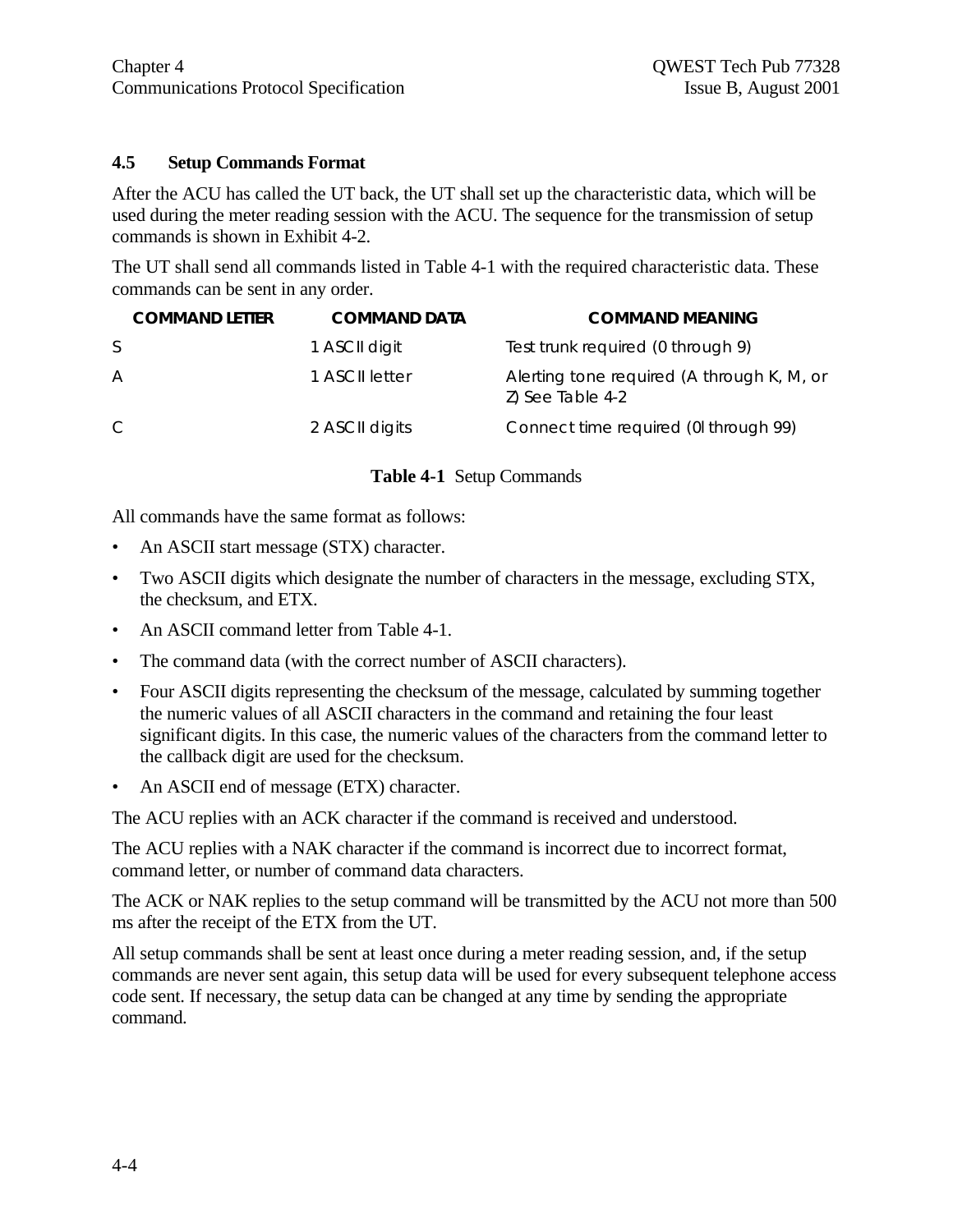| <b>ALERTING CHARACTER</b> | <b>ALERTING FREQUENCY (Hz)</b> |
|---------------------------|--------------------------------|
| Α                         | 252.4                          |
| B                         | 268.7                          |
| $\mathsf{C}$              | 285.3                          |
| D                         | 315.5                          |
| E                         | 330.5                          |
| F                         | 375.2                          |
| G                         | 468.0                          |
| H                         | 495.8                          |
| $\overline{\phantom{a}}$  | 520.6                          |
| J                         | 548.0                          |
| К                         | 562.8                          |
| M                         | 578.4                          |
| Z                         | 404.3                          |

#### **Table 4-2** Alerting Tones

#### **4.6 Telephone Access Code**

After all setup commands have been sent, the UT shall send a telephone-access command directing the ACU to dial a subscriber, alert that subscriber's SIU, and connect the SIU to the UT. The sequence for the transmission of the telephone access command message is shown in Exhibit 4-3. The format is as follows:

- An ASCII start message (STX) character.
- Two ASCII digits which designate the number of characters in the message, excluding STX, the checksum, and ETX. In this case, the number of characters will be nine, designated by ASCII digits 0 and 9.
- An ASCII "T" which designates this command as a telephone access code.
- An ASCII "1" or "0" character, designating whether or not the selected telephone line to be dialed requires the use of a metallic test access. This device is required with some types of digital loop carrier. A "0" specifies normal dialing and a "1" specifies that the metallic test access is to be used.
- The last seven digits of the subscriber telephone number.
- Four ASCII digits representing the checksum of the message, calculated by summing together the numeric values of all ASCII characters in the command and retaining the four least significant digits. In this case, the numeric values of the characters from the command letter to the callback digit are used for the checksum.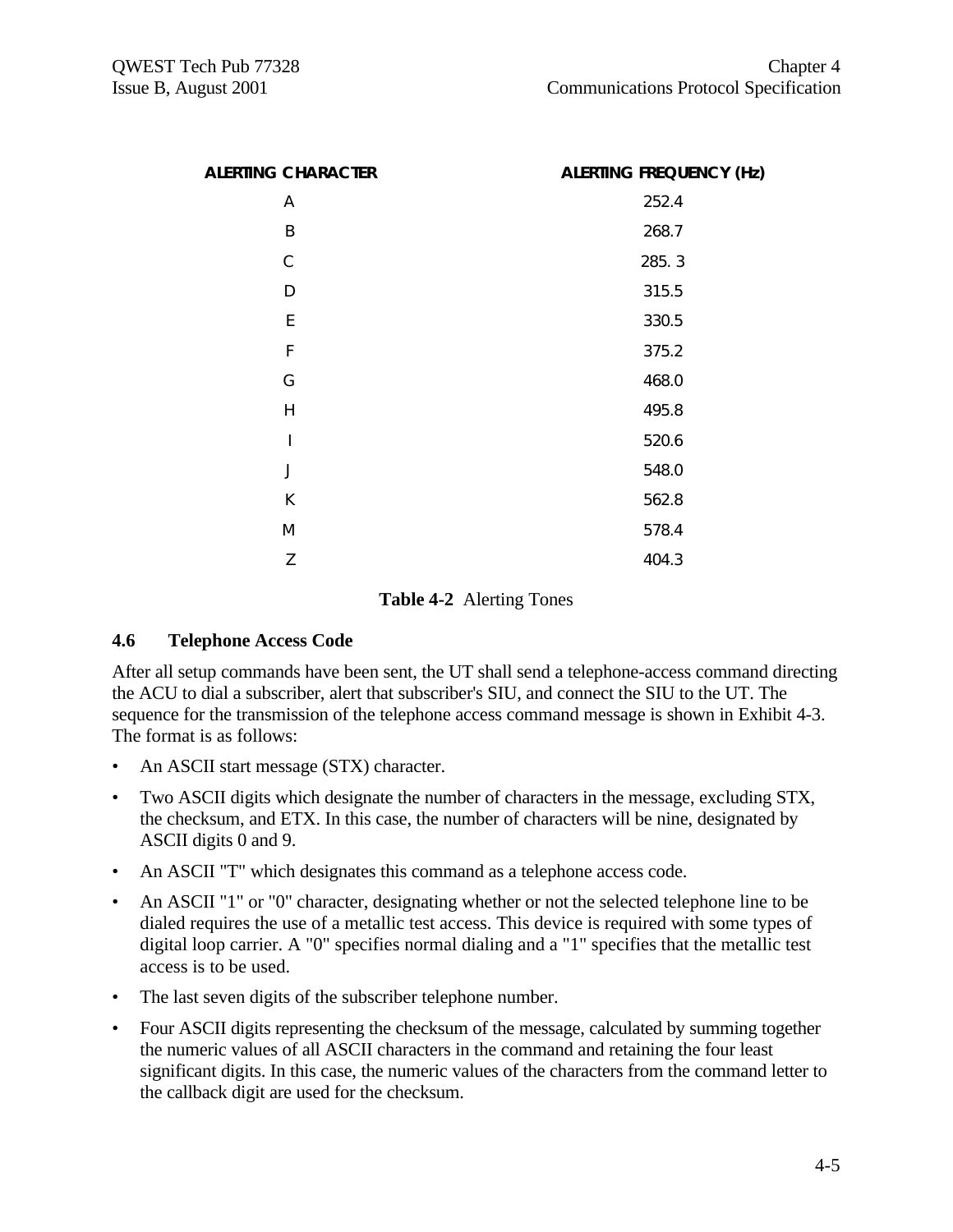• An ASCII end of message (ETX) character.

The ACU replies with an ACK character if the command is received and understood.

The ACU replies with a NAK character if the command is incorrect due to incorrect format, command letter, or number of command data characters, or if the setup data has not been sent. The user should retransmit if there is not response or if a NAK is received.

The ACK or NAK replies to the telephone access code will be transmitted by the ACU not more than 500 ms after the receipt of the ETX from the UT.

#### **4.7 Subscriber Unit Dialing and Status Feedback**

After the telephone access code has been sent by the UT and the ACK character has been sent by the ACU to acknowledge that the command was understood, the ACU will proceed to dial the subscriber's telephone number and alert that subscriber's SIU. The transmission sequence is shown in Exhibit 4-4.

During the dialing process, the ACU will send status characters back to the UT to give indications of call progress and to nag any errors which would prevent the completion of the call or the connection to the SIU. The status characters will be one or two upper case ASCII characters and will be followed by the ENQ control character. There may be a delay of up to 1 minute after the ACK is received until the first status character is received.

The first step in the process is to dial the subscriber. If the call cannot be completed because the subscriber is using the phone or because of some other condition which produces a busy indication on the test trunk, the ACU will send back a "B" (busy) character followed by ENQ to the UT.

If the call cannot be completed due to a traffic congestion overflow condition, then the ACU will send back an "R" (overflow) character followed by ENQ to the UT.

If the call cannot be completed due the telephone number being disconnected or an erroneous number being sent, then the ACU will send back a "D" (intercept) character followed by ENQ to the UT.

If the call cannot be completed due to a failure of the test trunk, then the ACU will send back an "X" (test trunk failure) character followed by ENQ to the UT.

If the connection to the subscriber line has been successfully completed, the ACU will send an "F" (free) character.

The UT will receive the status characters (X, R, D, B, or F) not more than 1 minute after the ACK character was sent.

If the ACU detects current flow indicating that the subscriber has been off-hook for an extended period, then the ACU will send back an "I" character followed by ENQ to the UT.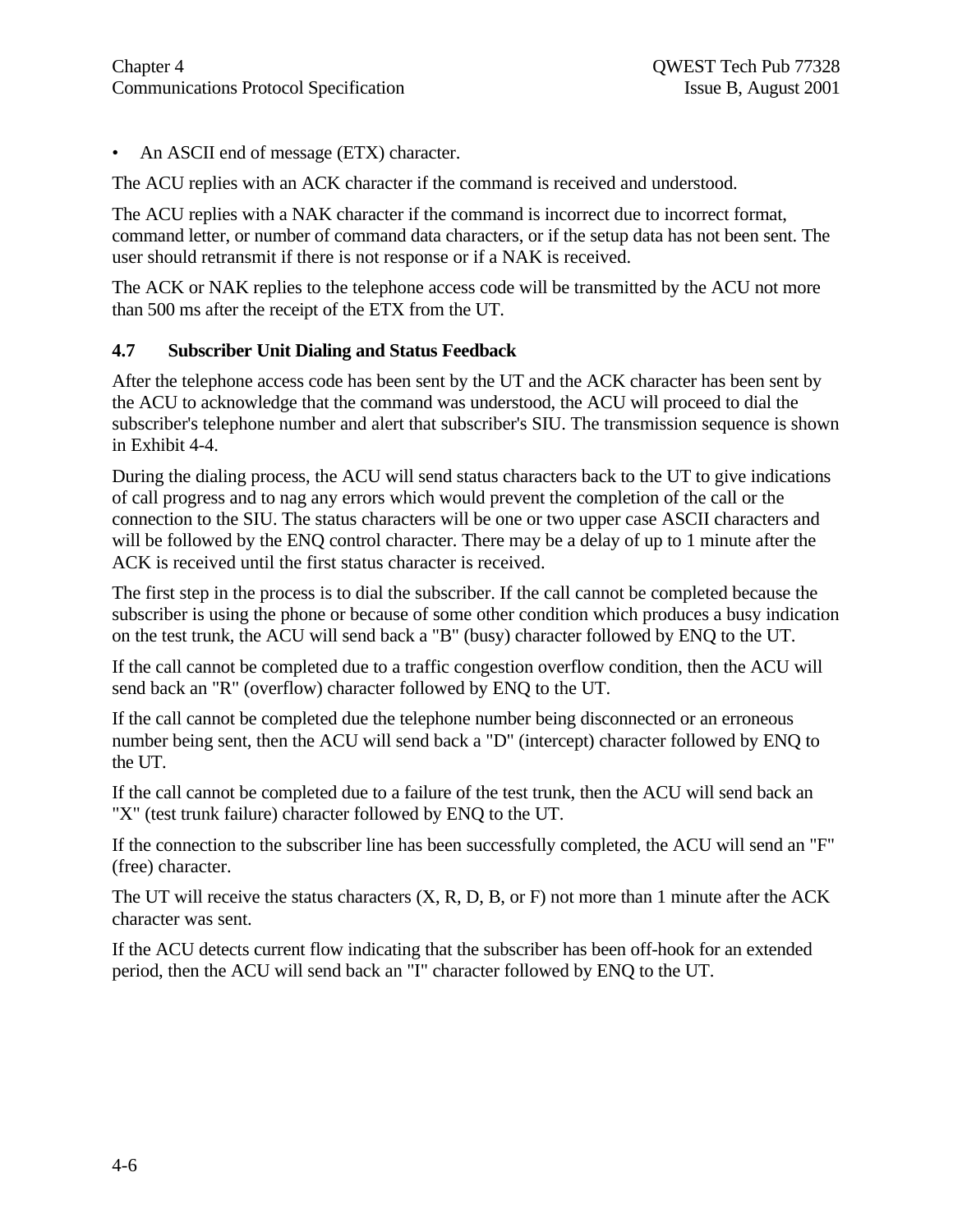If any of the conditions described above occur, preventing the beginning of the alerting sequence, then the ACU will disconnect from the subscriber's telephone line.

#### **4.8 SIU Alerting**

The second step in the process of connection is the SIU alerting process (see Chapter 3, under Subsection 3) which triggers the SIU to send meter data to the UT. The ACU sends the alerting tone over the telephone line connected to the SIU for 4 seconds. An "N" (no alert) character will be sent if the SIU cannot be alerted to give meter reading data. An "M" (good alert) character will be sent if the SIU was successfully alerted by the ACU. The "N", "I", or "M" characters will be sent by the ACU to the UT not more than 5 seconds after the "F" character.

**Note:** If one of the "B", "R", "D", or "X" characters is sent, then no SIU alerting procedure will be attempted and neither the "N" nor "M" character will be sent. Also if the "I" character is sent following the "F" character, then no alerting procedure will be attempted as well.

If the dialing and alerting procedures are performed successfully (signaled by "F" then "M"), the ACU will connect the SIU to the UT. This connection will be made immediately after the "M" character has been sent, and the connection will be held until one of the following occurs:

- If the SIU draws less than 12 mA of current from the line, then the ACU will disconnect the SIU.
- If the current on the line increases by more than 20 mA, then the ACU will disconnect the SIU.
- If the connect-time set in the "C" command or the connect-time limit set by QWEST is exceeded, then the ACU will disconnect the SIU.

The ACU will send an ENQ character within 1 second after termination to indicate that it is ready for the next command.

The ENQ (ready) character will also be sent within 1 second after receipt of the "B", "R", "D", "X", or "N" characters.

**Note:** A transient condition is produced on the line for up to a few seconds in the interval between the transmission of the "M" character (good alert) to the UT and the sending of the meter data by the SIU, due to a momentary loss of carrier on the line. This occurs during the time period in which the ACU disconnects from the UT and the SIU connects to the UT. The same effect takes place between the end of SIU transmission and the receipt of the ENQ character by the UT. This may be interpreted by the UT's modem as a spurious character. To prevent this switchover effect from adversely affecting the UT, routines must be designed through UT software to handle these occurrences.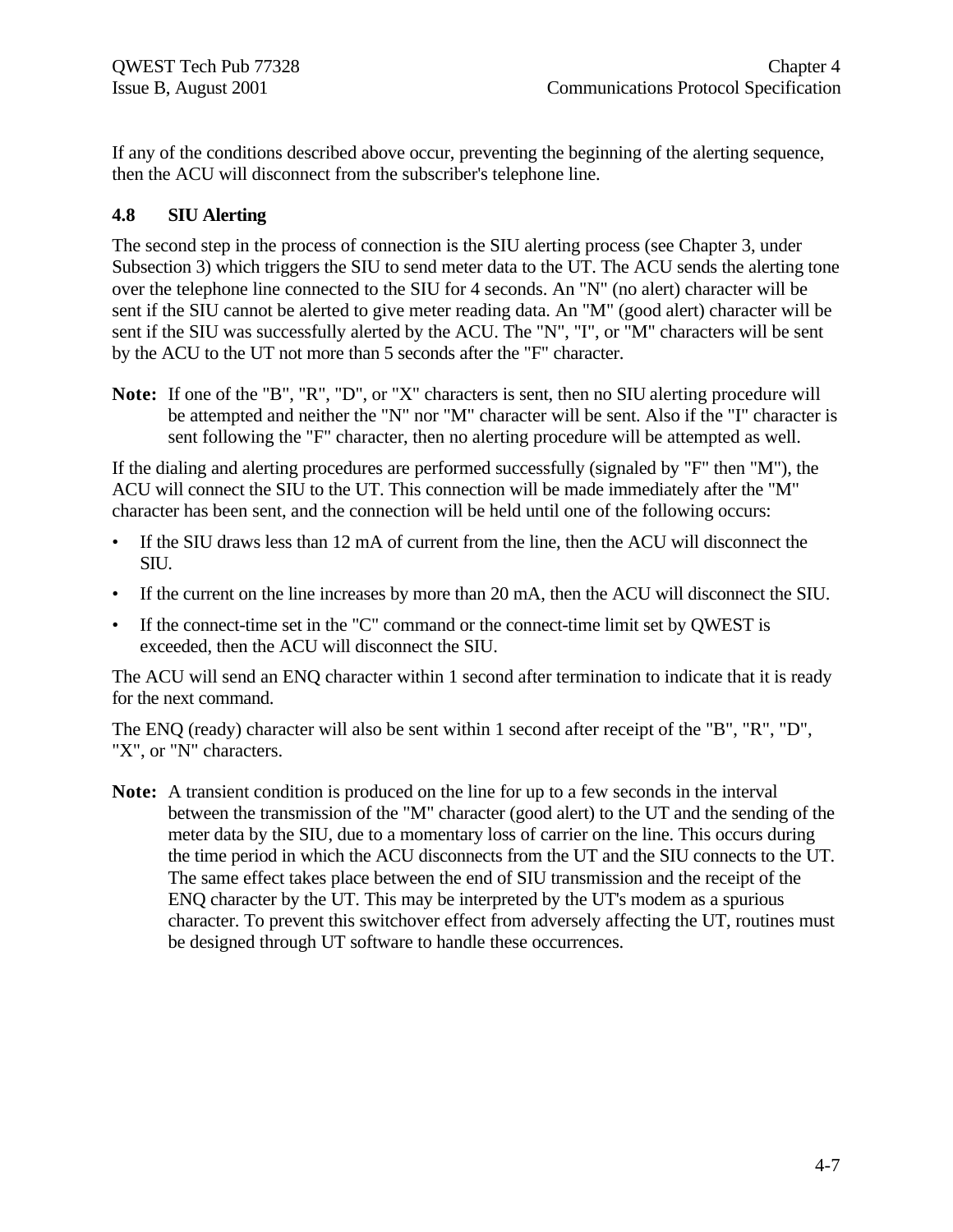#### **4.9 Next Command Sequence**

During the SIU access sequence, the ACU will have sent one of the status character combinations shown in Table C. The transmission sequence is shown in Exhibit 4-5.

| <b>CHARACTERS SENT</b> | <b>MEANING OF TRANSMISSION</b>                                  |
|------------------------|-----------------------------------------------------------------|
| X, ENQ                 | Test trunk failure, ready for command                           |
| R, ENQ                 | Telephone switch denied access (overflow), ready for<br>command |
| D, ENQ                 | Telephone number not in service, ready for command              |
| B, ENQ                 | Subscriber busy, ready for command                              |
| F,I, ENQ               | Subscriber off-hook for extended period, ready for<br>command   |
| F.N, ENQ               | No alert from SIU, ready for command                            |
| F,M,(SIU DATA), ENQ    | Good alert, SIU data, ready for command                         |

**Table 4-3** Status Character Combinations

Immediately after the ENQ is received, the UT can proceed with the next command sequence. The possible commands to be sent are as follows:

- To dial another subscriber's SIU, send another "T" command.
- To modify any of the setup parameters, send the "A", "S", or "C" commands.
- To obtain usage information send the "J" command.
- To end meter reading session, send an "E" (logoff) message consisting of:
- An ASCII start of message character (STX).
- Two ASCII digits which designate the number of characters in the message, excluding STX, the checksum, and ETX. In this case the number of characters will be "1", designated by ASCII digits 0 and 1.
- An ASCII "E" which designates this command as the end-ACU-usage command.
- Four ASCII digits representing the checksum of the message, calculated by summing together the numeric values of all ASCII characters in the command and retaining the four least significant digits. In this case, only the numeric value of the "E" character is used for the checksum.
- An ASCII end of message character (ETX).

If at any time during the meter reading session no valid command is received from the UT within 5 minutes of the transmission of an ACK or ENQ by the ACU, the ACU will send a "G" (goodbye) and 1 second later will disconnect, terminating the telephone connection.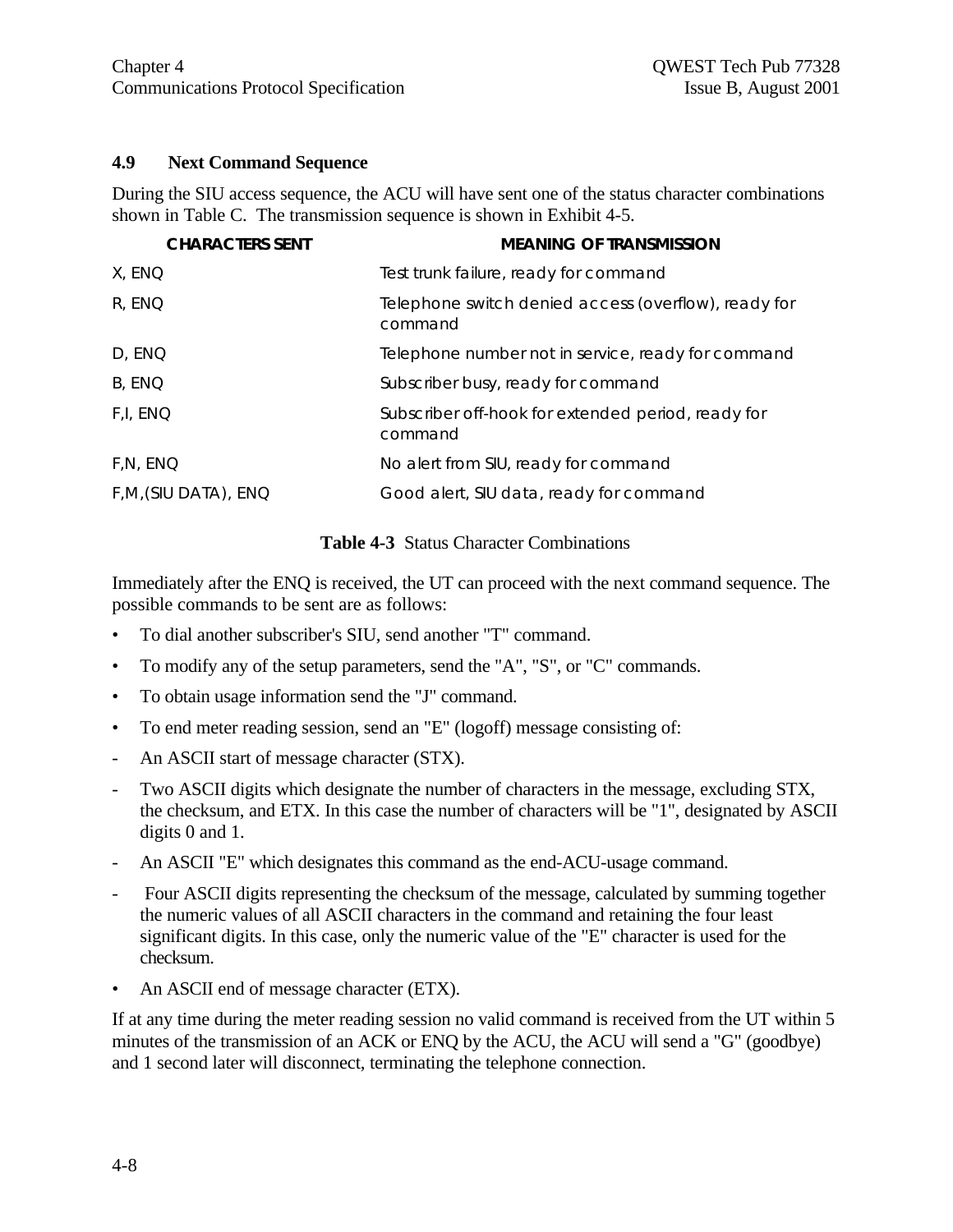In some locations the utility may have the ability to ask for the usage time. The user should check with local QWEST Communications personnel to determine if this feature is available. The sequence for the transmission of the usage data command is shown in Exhibit 4-7. The usage message is received from the ACU by sending the "J" command, whose structure is as follows:

- An ASCII "STX" which designates the start of the message;
- Two ASCII numbers which designate the number of bytes in the message, excluding the checksum and "ETX". In this case the number of bytes will be 1, designated by ASCII digits 0 and 1.
- An ASCII "J" which designates this command as the usage command;
- Four ASCII digits representing the checksum of the message, the checksum being calculated by summing together the numeric values of all ASCII characters in the command and retaining the four least significant digits. In this case only the "J" letter is summed.
- An ASCII "ETX" which designates the end of the message.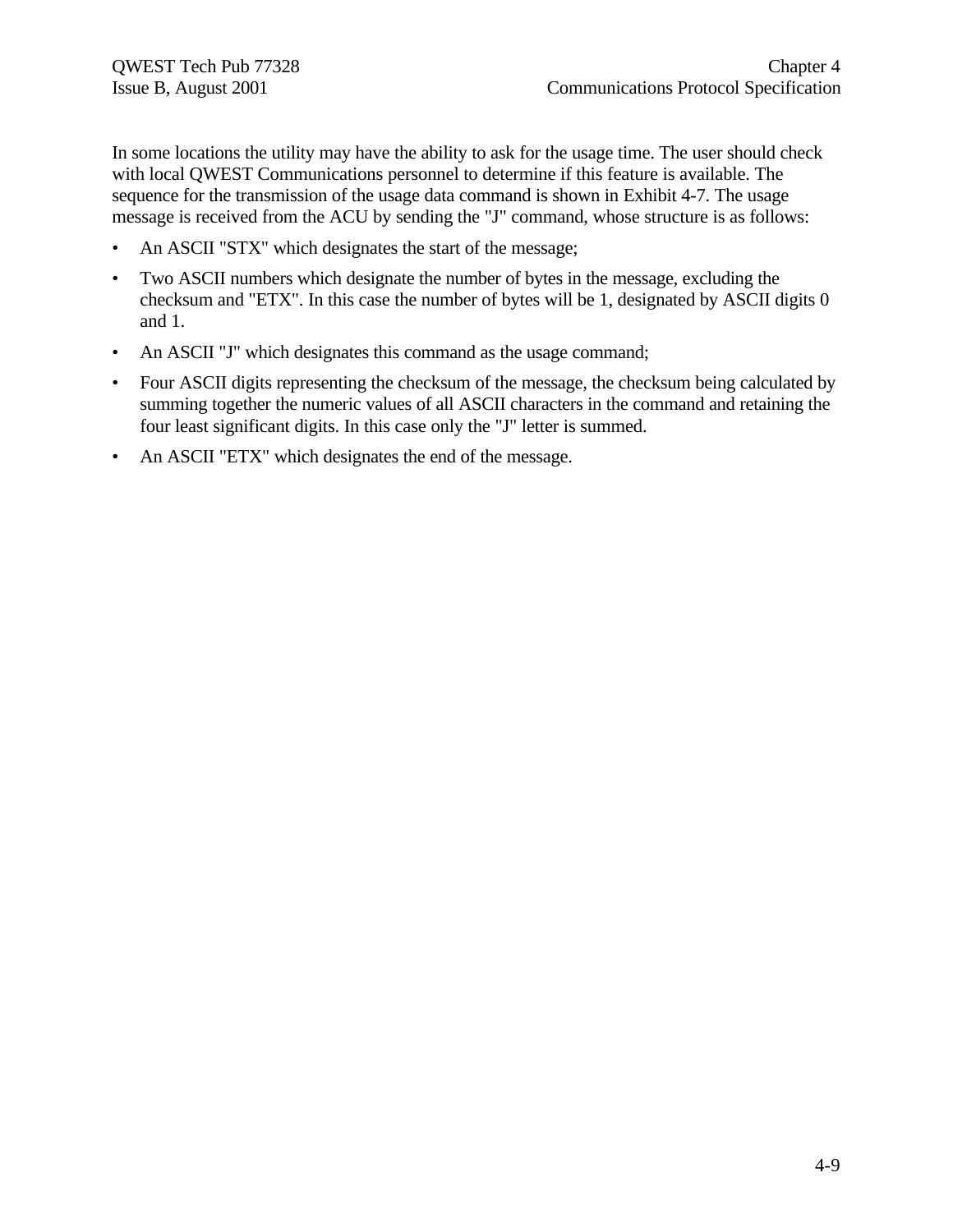| <b>FIELD CONTENT</b> | <b>CHARACTER COUNT</b> | <b>FIELD MEANING</b>                |
|----------------------|------------------------|-------------------------------------|
| <b>STX</b>           | 1                      | Start of text                       |
| 61                   | $\overline{2}$         | Number of data characters to follow |
| 'U'                  | 1                      | Message type: 'U'                   |
| HHMMSS               | 6                      | Period 1 SIU/UT connect time        |
| <b>ETB</b>           | 1                      | End of field                        |
| <b>NNNN</b>          | 4                      | Period 1 SIU alerts count           |
| <b>ETB</b>           | 1                      | End of field                        |
| HHMMSS               | 6                      | Period 2 SIU/UT connect time        |
| <b>ETB</b>           | 1                      | End of field                        |
| <b>NNNN</b>          | 4                      | Period 2 SIU alerts count           |
| <b>ETB</b>           | 1                      | End of field                        |
| HHMMSS               | 6                      | Period 3 SIU/UT connect time        |
| <b>ETB</b>           | 1                      | End of field                        |
| <b>NNNN</b>          | 4                      | Period 3 SIU alerts count           |
| <b>ETB</b>           | 1                      | End of field                        |
| HHMMSS               | 6                      | Period 4 SIU/UT connect time        |
| ETB                  | 1                      | End of field                        |
| NNNN                 | 4                      | Period 4 SIU alerts count           |
| <b>ETB</b>           | 1                      | End of field                        |
| HHMMSS               | 6                      | <b>UT/ACU Connect time</b>          |
| ETB.                 | 1                      | End of field                        |
| TTTT                 | 4                      | Number of alerts attempted          |
| <b>ETB</b>           | 1                      | End of field                        |
| CCCC                 | 4                      | Four checksum characters            |
| <b>ETX</b>           | 1                      | End of text                         |
|                      |                        |                                     |

The Usage command will return a message from the ACU as described below:

The "R" command will clear all totalizer registers, used to store the above information, to zero. The content of this message is:

STX / 01/ R / 0052 / ETX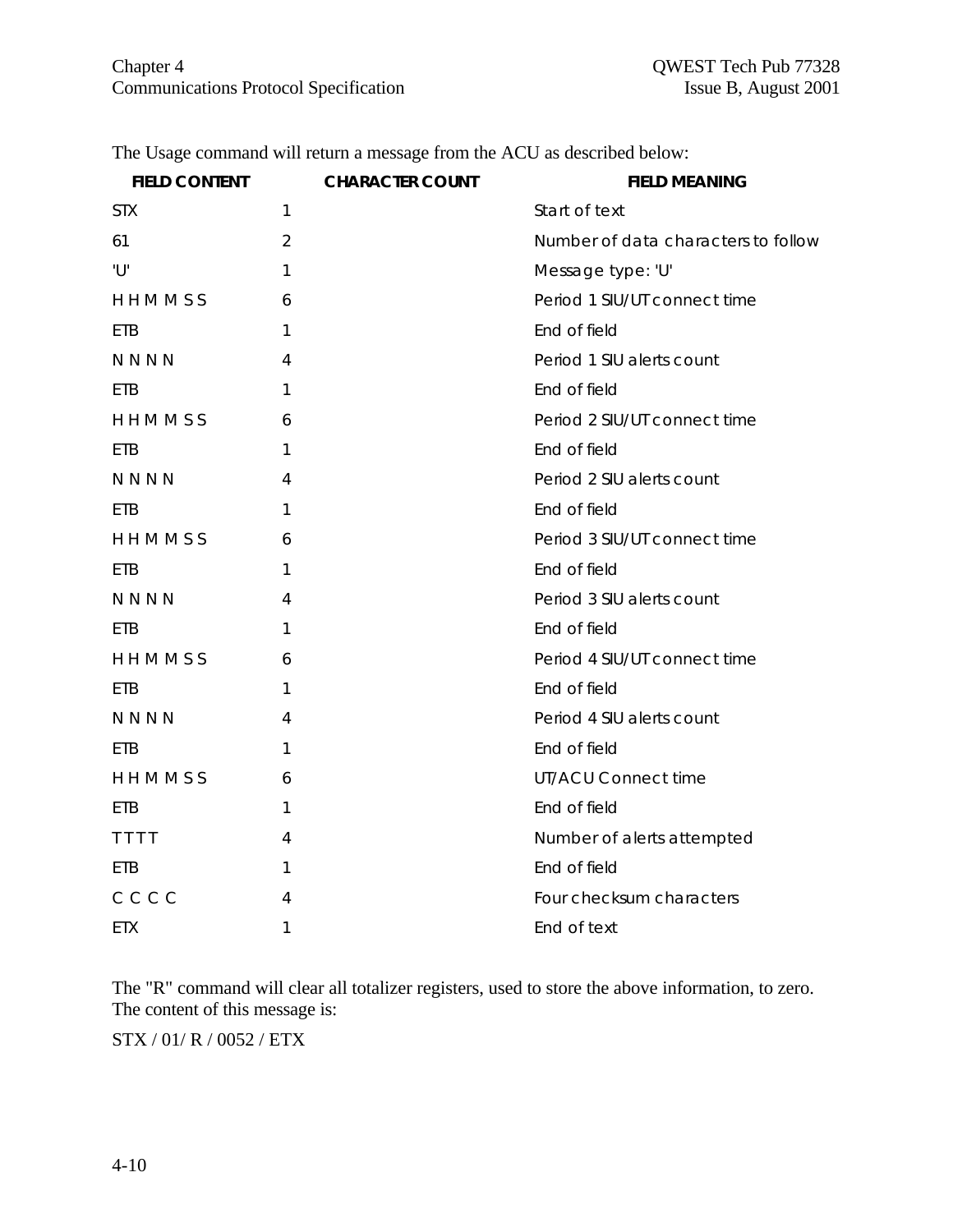#### **4.10 Example of UT-to-ACU Communications**

Table 4-4 indicates the communications between the UT and ACU for the following command sequence:

Connect - access one meter - then disconnect.

| UT SENDS                  | <b>ACU SENDS</b> | <b>MEANING OF TRANSMISSION</b>                                                                    |  |
|---------------------------|------------------|---------------------------------------------------------------------------------------------------|--|
| "STX"07I0123400371 "ETX"  | ACK              | Utility 0, I.D. 1234, callback 0. (ACU calls back UT<br>using a callback number designated by 0.) |  |
| "STX"02S00131"ETX"        | ACK              | Test trunk 0.                                                                                     |  |
| "STX"02AI0138"ETX"        | ACK              | Alert SIU with tone "I".                                                                          |  |
| "STX"03C040167"ETX"       | ACK              | Connect SIU for 4 seconds.                                                                        |  |
| "STX"09T012345670496"ETX" | ACK              | No metallic test access. Telephone number is<br>1234567.                                          |  |
|                           | F                | Connecting with subscriber.                                                                       |  |
|                           | M                | Subscriber SIU connected.                                                                         |  |
|                           | SIU data*        |                                                                                                   |  |
|                           | ENQ              | Ready for next command.                                                                           |  |
| "STX"0IE0045"ETX"         | <b>ACK</b>       | Finished with ACU.                                                                                |  |
|                           | G                | Goodbye.<br>(ACU terminates the call.)                                                            |  |

\* The ACU is transparent to the transmission from the SIU to the UT.

**Table 4-4** UT to ACU Communications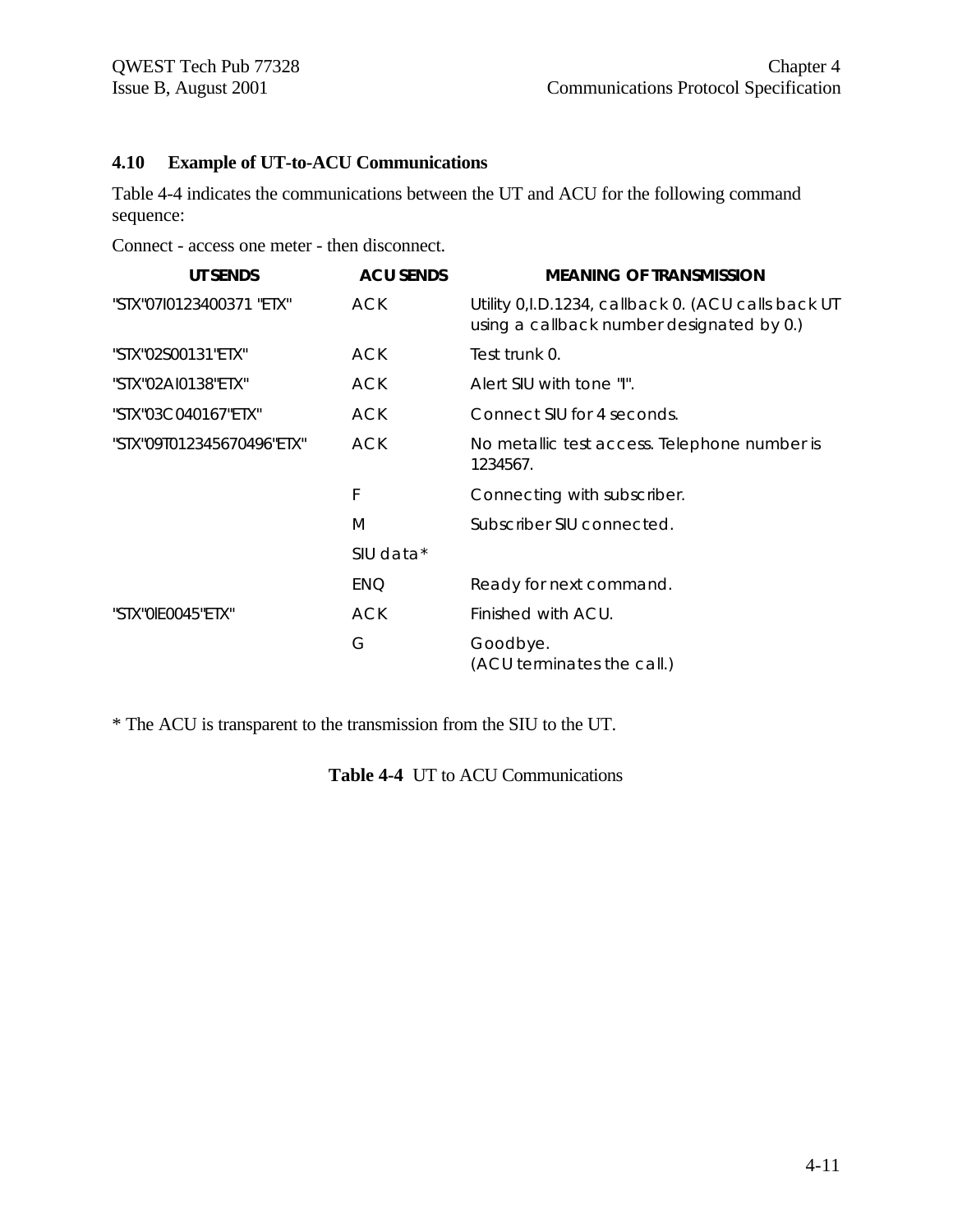

**Exhibit 4-1** Dialing and Unlock Code Sequence (1 of 2)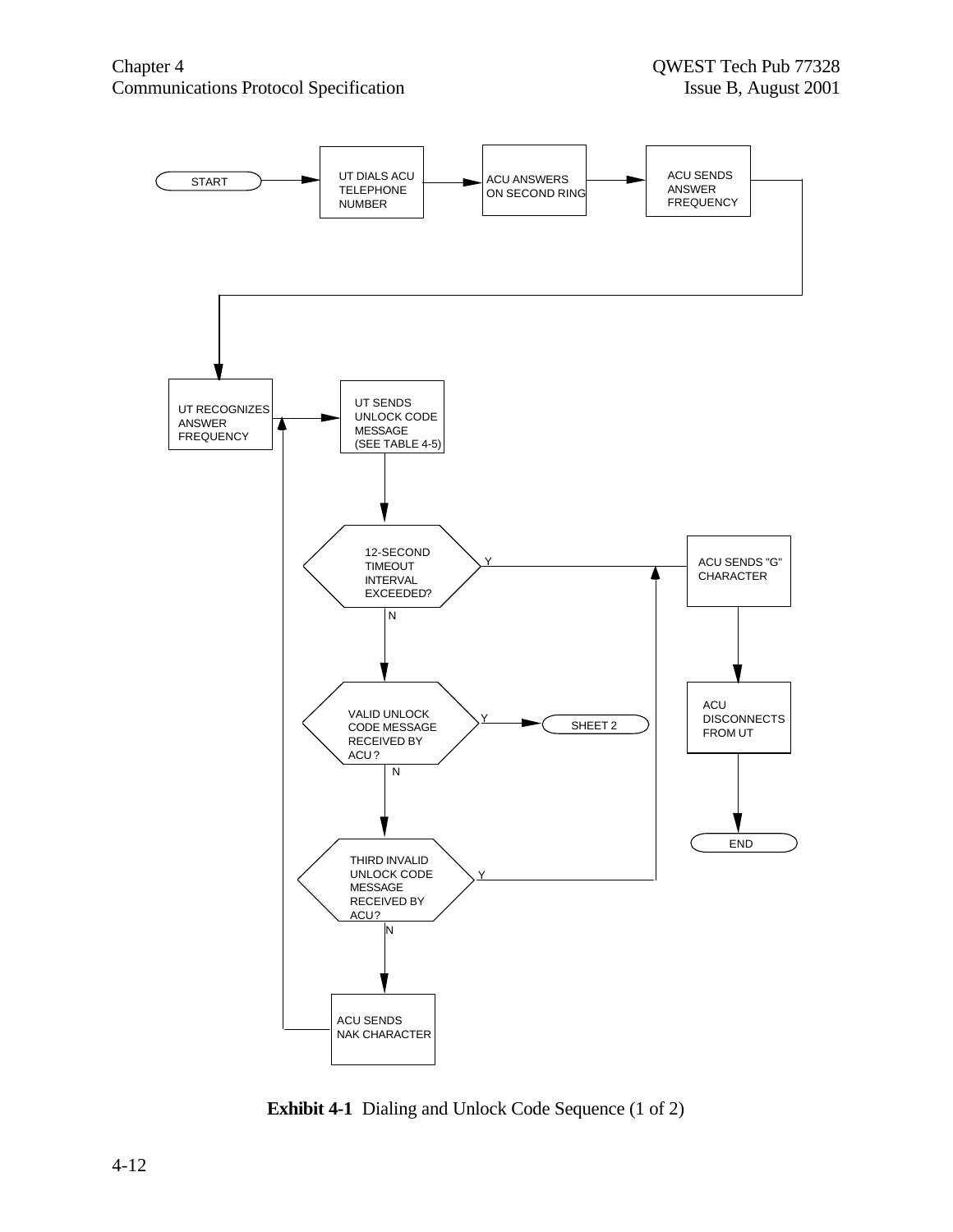

| <b>POSITION</b> | <b>ASCII</b><br><b>CHARACTERS</b> | MEANING                                                                                  |  |
|-----------------|-----------------------------------|------------------------------------------------------------------------------------------|--|
|                 | STX                               | Start of message                                                                         |  |
| 2 through 3     | 07                                | Number of characters in this<br>message, excluding STX,,<br>checksum, and ETX            |  |
| 4               |                                   | Unlock code command                                                                      |  |
| 5               | One digit<br>$(0$ through $9)$    | Designated number of<br>calling utility<br>(QWEST-provided)                              |  |
| 6 through 9     | Four digits                       | Security code (U S WEST-provided)                                                        |  |
| 10              | One-digit<br>$(0$ through 4)      | Designation for one of five possible<br>callback telephone numbers<br>(utility-provided) |  |
| 11 through 14   | Four-digits                       | Checksum (see note 1)                                                                    |  |
| 15              | <b>FTX</b>                        | End of message                                                                           |  |

TABLE 4-5 UNLOCK CODE MESSAGE FORMAT



The checksum is calculated by a) summing the numeric value of all ASCII characters (not including) the number of characters in the message (always positions 2 to 3) and the checksum, and b) retaining the four least siginificant digits.

**Exhibit 4-1** Dialing and Unlock Code Sequence (2 of 2)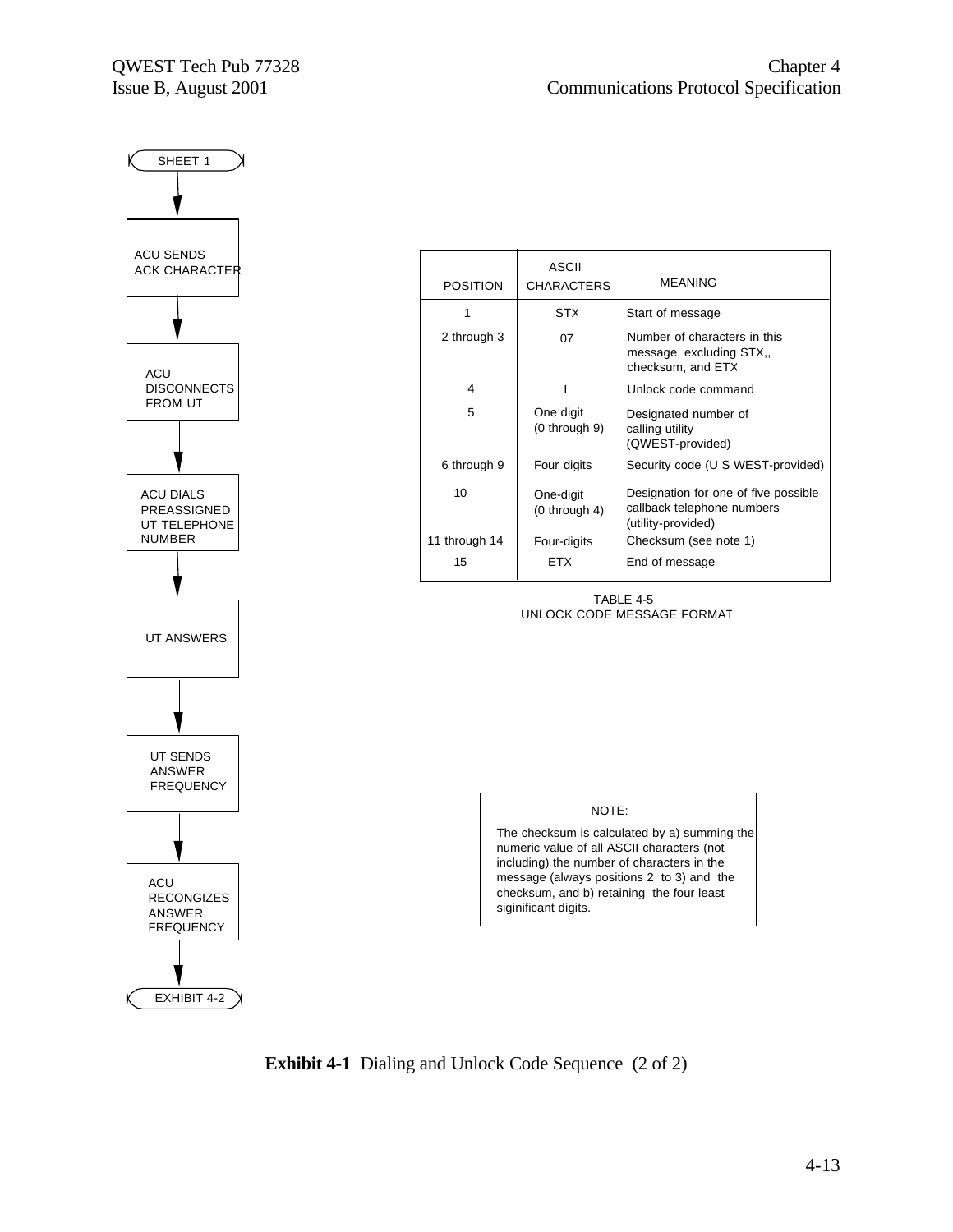

**Exhibit 4-2** Telephone Access Command Message (1 of 2)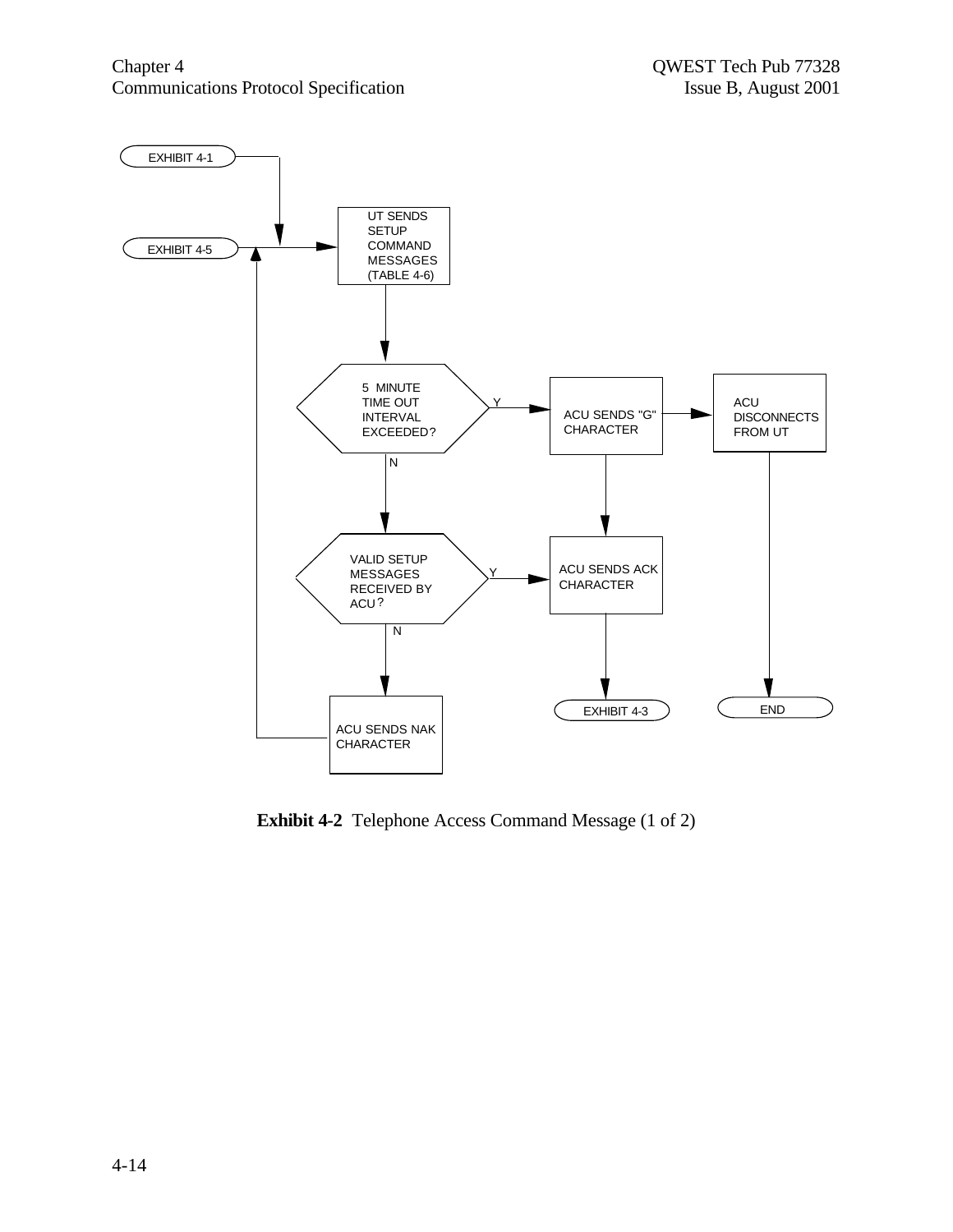| <b>POSITION</b>                     | <b>ASCII</b><br><b>CHARACTERS</b> | <b>MEANING</b>                                                          |  |  |
|-------------------------------------|-----------------------------------|-------------------------------------------------------------------------|--|--|
| TEST TRUNK DESIGNATION (SEE NOTE 2) |                                   |                                                                         |  |  |
| 1                                   | <b>STX</b>                        | Start of message                                                        |  |  |
| 2 through 3<br>02                   |                                   | Number of characters in this message<br>excludes STX, checksum, and ETX |  |  |
| 4                                   | S                                 | Test trunk command                                                      |  |  |
| 5                                   | One-digit<br>(0 through 9)        | Designation of test trunk required<br>(QWEST-provided)                  |  |  |
| 6 through 9                         | Four-digits                       | Checksum (see Note 1)                                                   |  |  |
| 10                                  | <b>ETX</b>                        | End of Message                                                          |  |  |
|                                     |                                   | ALERTING TO (SEE NOTE 2)                                                |  |  |
| 1                                   | <b>STX</b>                        | Start of message                                                        |  |  |
| 2 through 3                         | 02                                | Number of characters in this message<br>excludes STX, checksum, and ETX |  |  |
| 4                                   | A                                 | Alerting tone command                                                   |  |  |
| 5                                   | One letter<br>(see Table 4-7)     | Alerting tone                                                           |  |  |
| 6 through 9                         | Four-digits                       | Checksum (see Note 1)                                                   |  |  |
| 10                                  | <b>ETX</b>                        | End of Message                                                          |  |  |
|                                     |                                   | CONNECT-TIME (SEE NOTE 2)                                               |  |  |
| 1                                   | <b>STX</b>                        | Start of message                                                        |  |  |
| 2 through 3                         | 03                                | Number of characters in this message<br>excludes STX, checksum, and ETX |  |  |
| 4                                   | C                                 | Connect-time command                                                    |  |  |
| 5 through 6                         | Two-digits<br>(01 through 99)     | Connect-time in seconds (see Note 3)                                    |  |  |
| 7 through 10                        | Four-digits                       | Checksum (see Note 1)                                                   |  |  |
| 11                                  | ETX                               | End of Message                                                          |  |  |

| <b>ALERTING</b> | <b>ALERTING</b>                  |
|-----------------|----------------------------------|
| CHARACTER       | FREQUENCY (Hz)                   |
| А               | 252.4                            |
| в               | 268.7                            |
| С               | 285.3                            |
| D               | 315.5                            |
| E               | 330.5                            |
| F<br>G<br>н     | 375.2<br>468.0<br>495.8<br>520.6 |
| J               | 548.0                            |
| ĸ               | 562.8                            |
| м               | 578.4                            |
| Z               | 404.3                            |

TABLE 4-7 ALERTING TONES

TABLE 4-6 SETUP COMMAND MESSAGE FORMAT

- 1: The checksum is calculated by a) summing the numeric value of all ASCII character between (not including) the number of characters in the message (always positions 2 to 3) and the checksum, and b) retaining the four least significant digits.
- 2: The S, A, and C command messages can be entered in any order. After the initial S, A, and C command messages have been sent during a meter reading session, these options remain fixed until changed by subsequent S, A, and/or C command messages.
- 3: The Telephone Company has the capability of setting an upper limit for the connect time. This limit cannot be overridden by the utility.

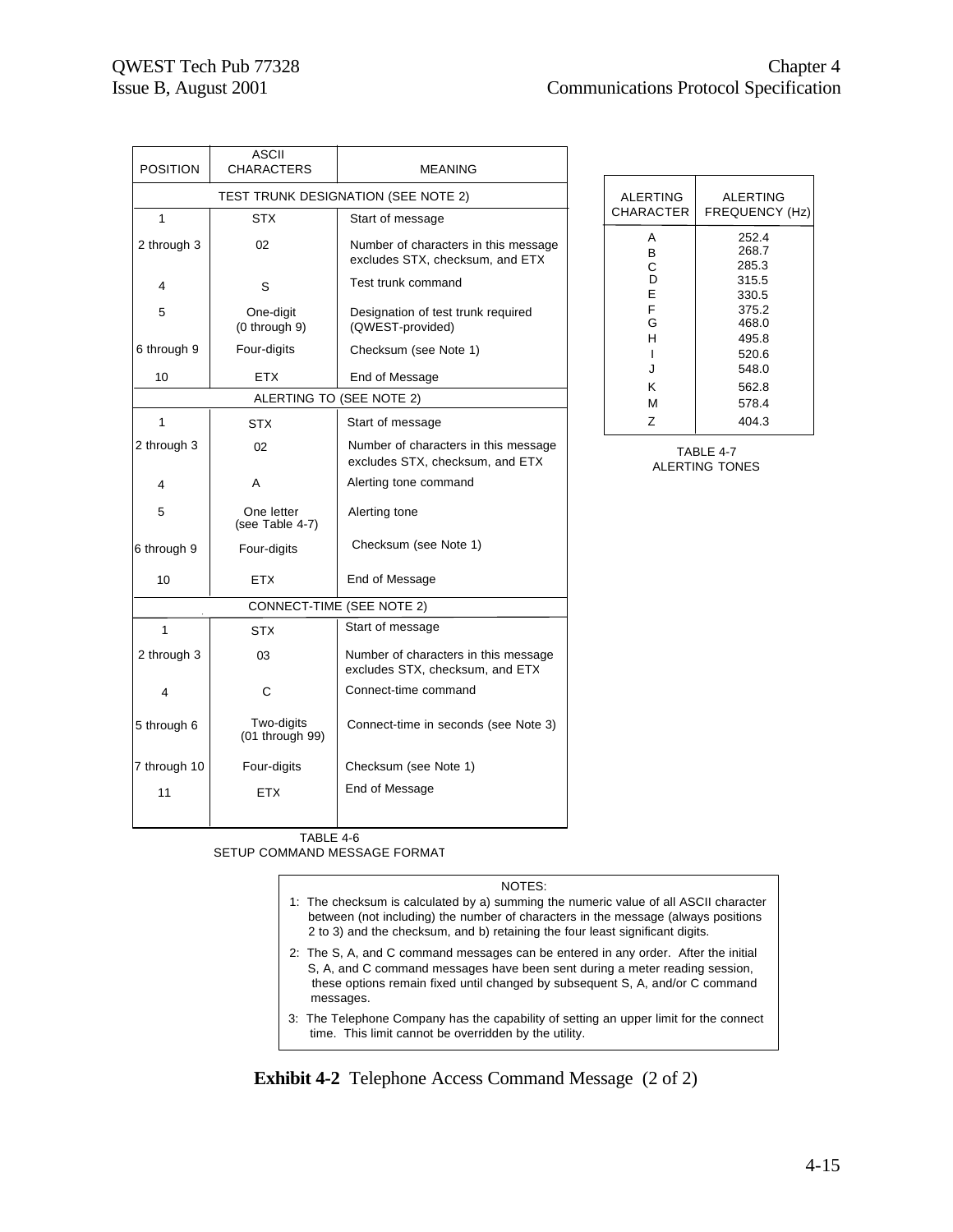

TABLE 4-8 TELEPHONE ACCESS COMMAND MESSAGE FORMAT

**Exhibit 4-3** Setup Command Messages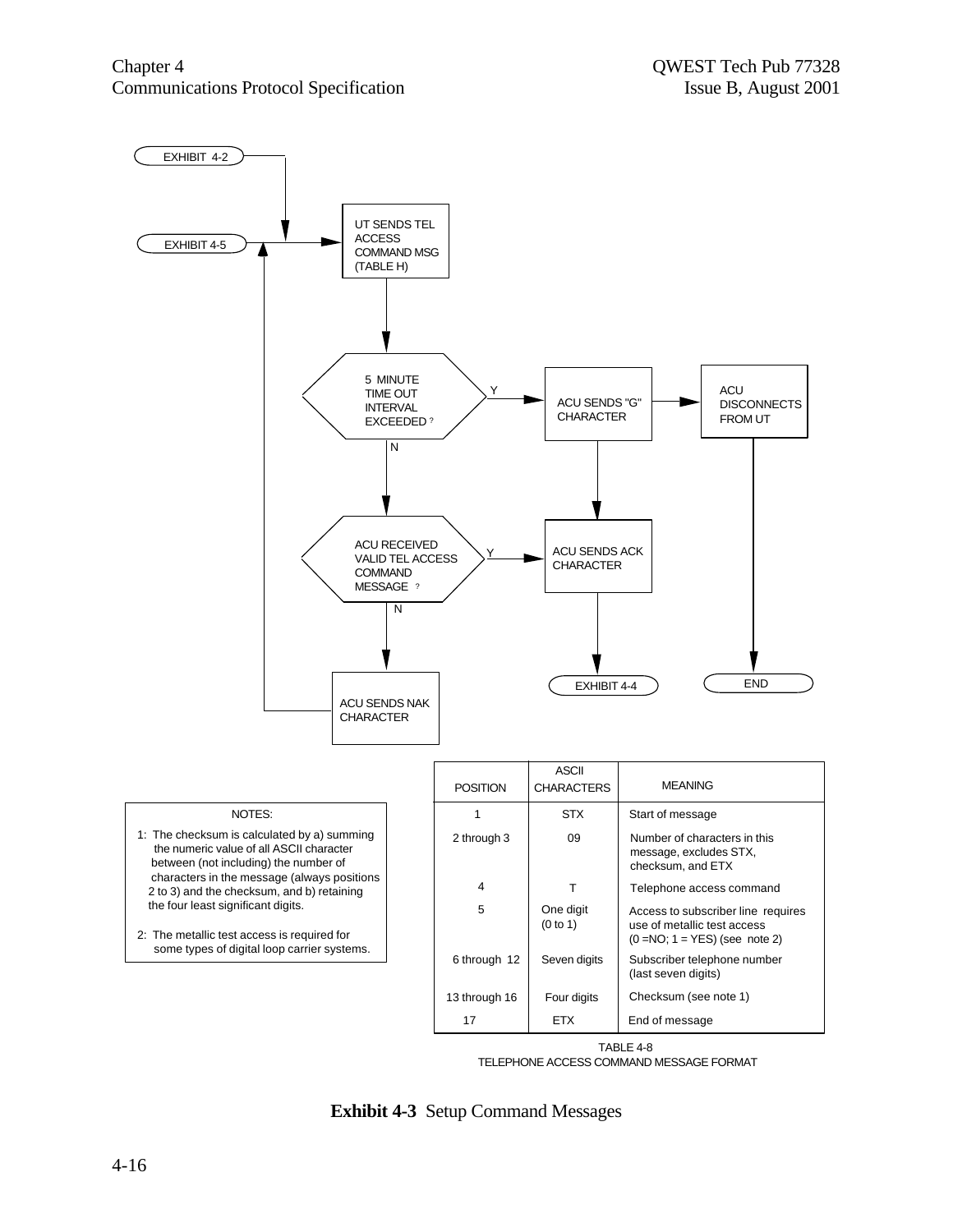

**Exhibit 4-4** SIU Alerting and Line Status Feedback (1 of 2)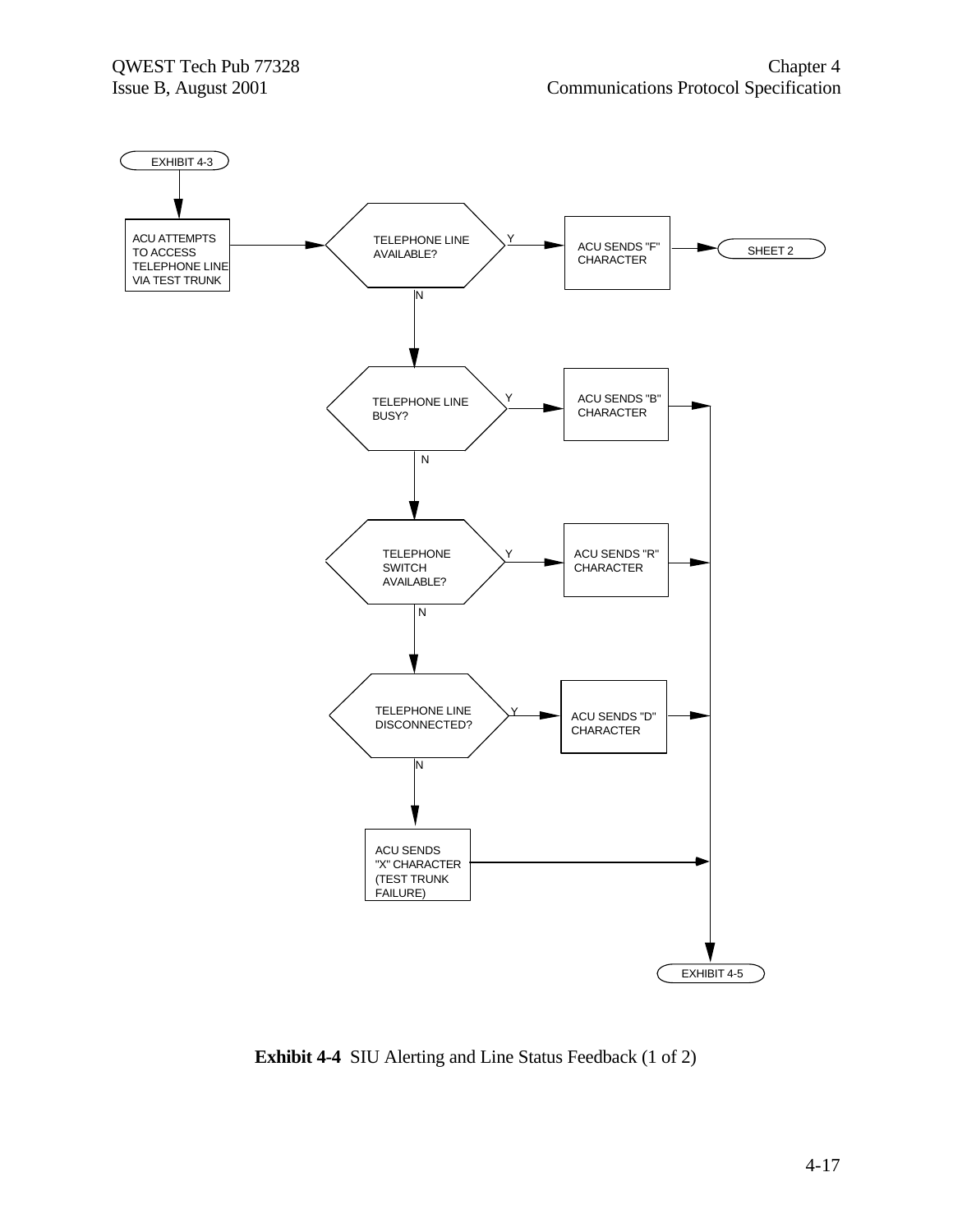

**Exhibit 4** SIU Alertine and Line Status Feedback (2 of 2)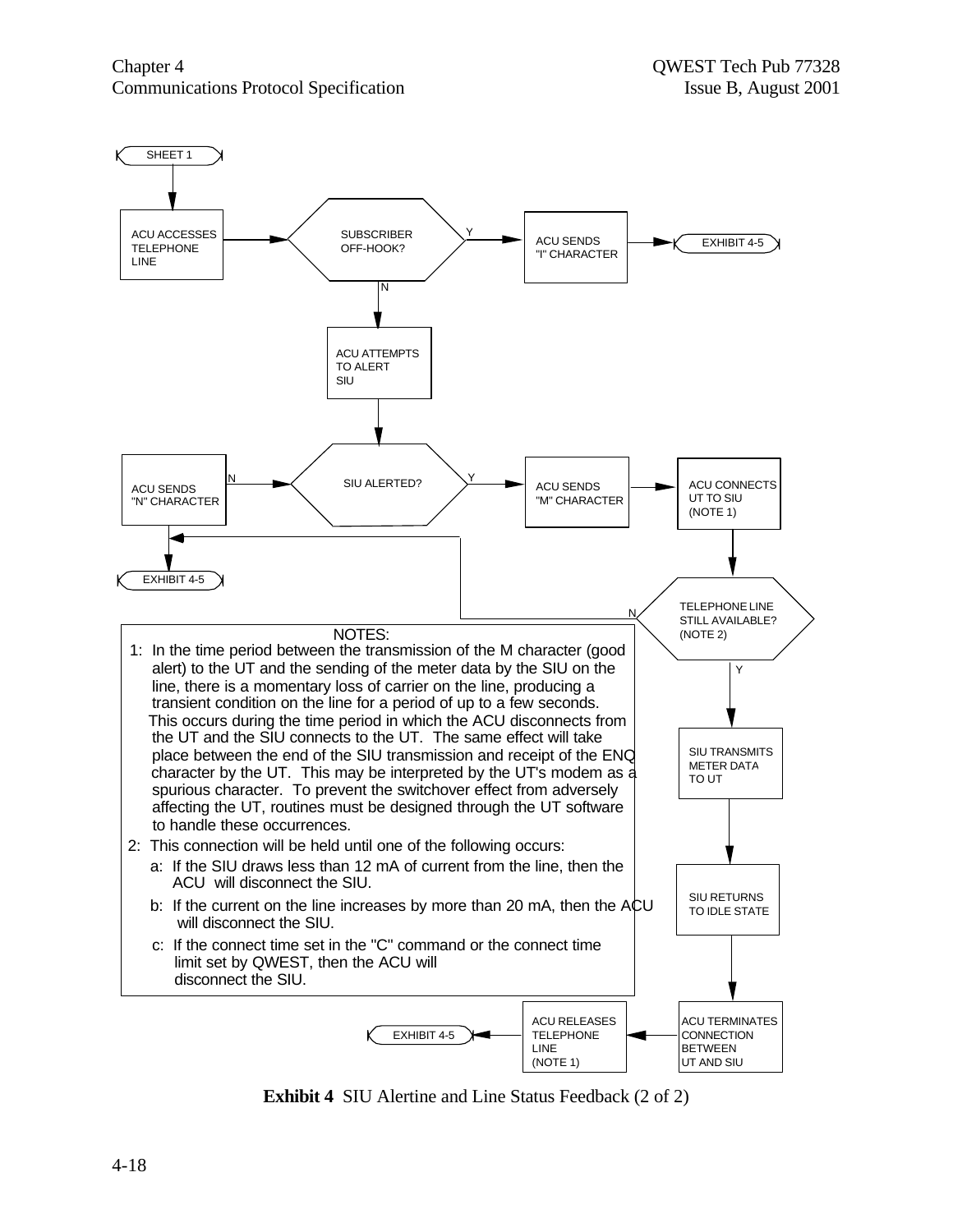

**Exhibit 5** Next Command Sequence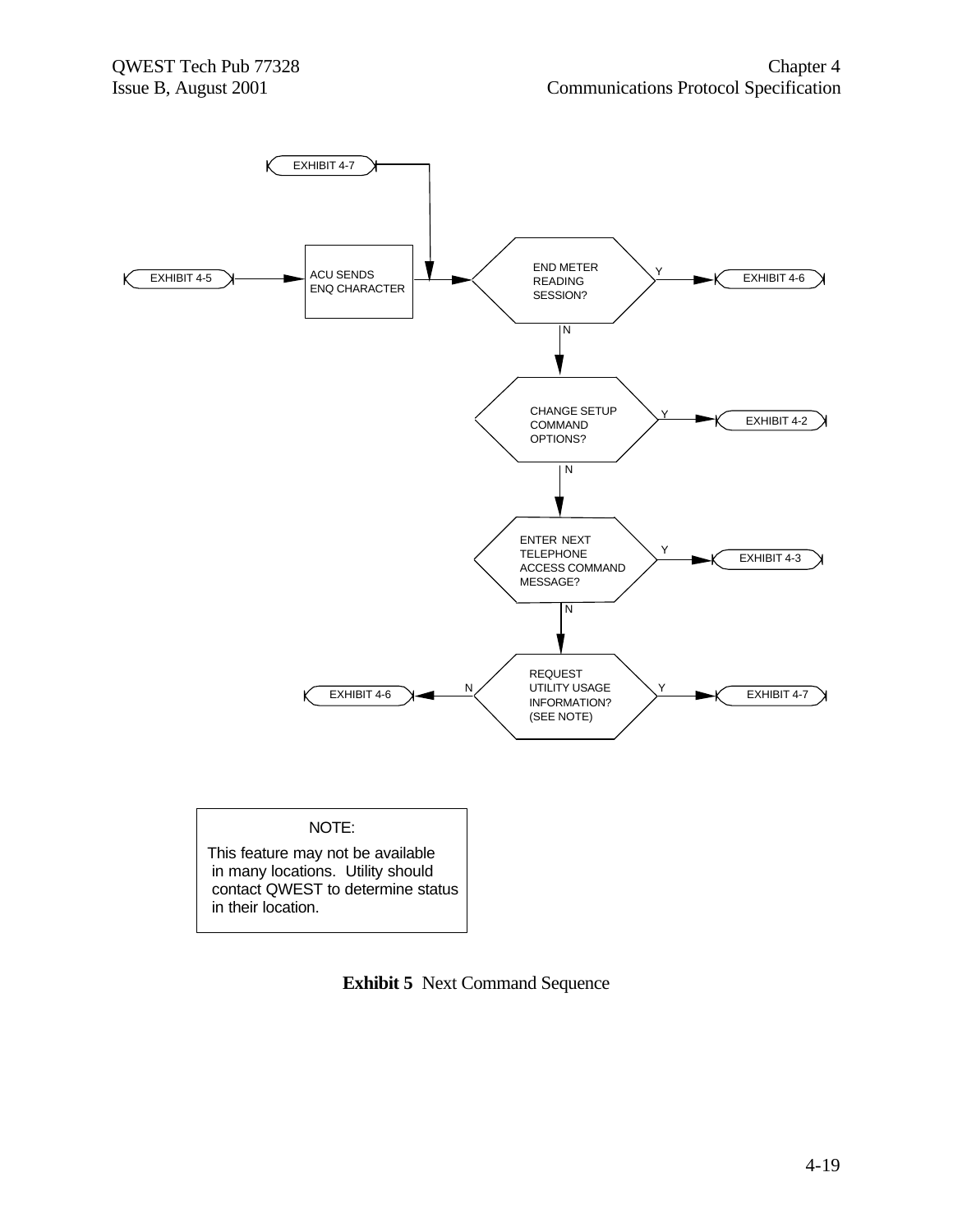

TABLE 4-10 END USAGE COMMAND MESSAGE FORMAT

**Exhibit 4-6** End Usage Command Message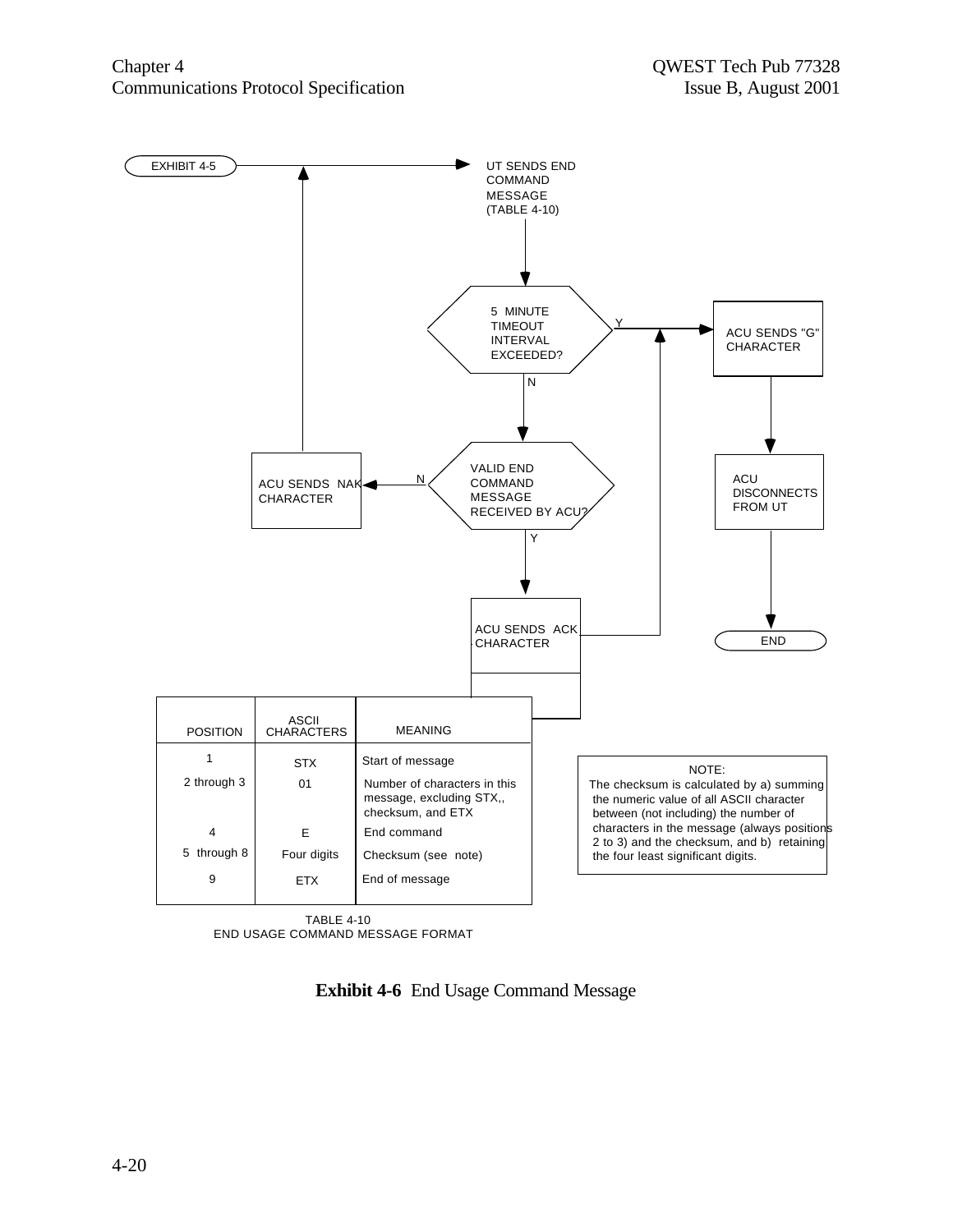

TABLE 4-11 USAGE DATA COMMAND MESSAGE FORMAT

**Exhibit 4-7** Usage Data Command Sequence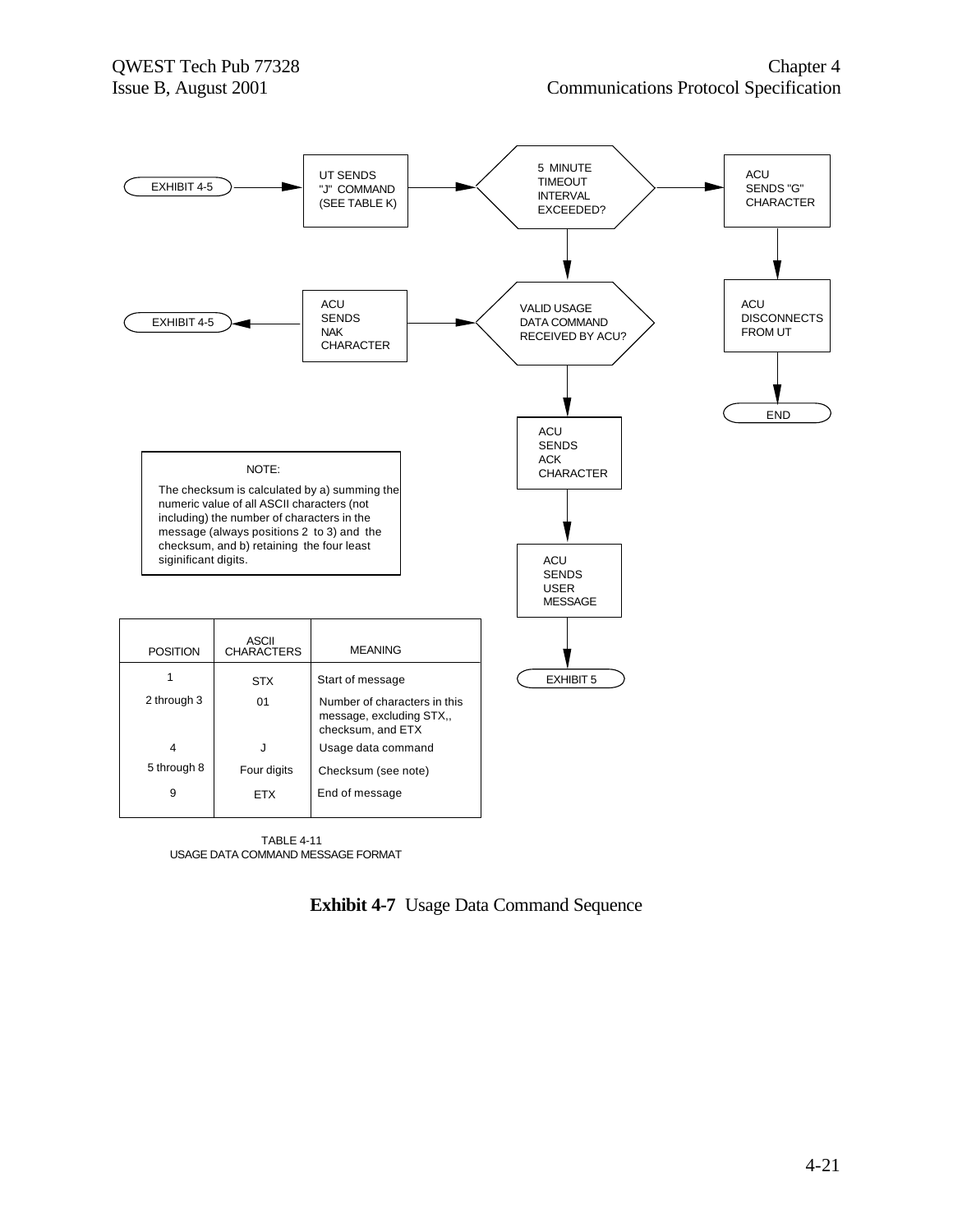# **Chapter and Section Page**

| 5. |    |  |
|----|----|--|
|    |    |  |
|    |    |  |
|    | 53 |  |
|    |    |  |
|    |    |  |
|    |    |  |
|    |    |  |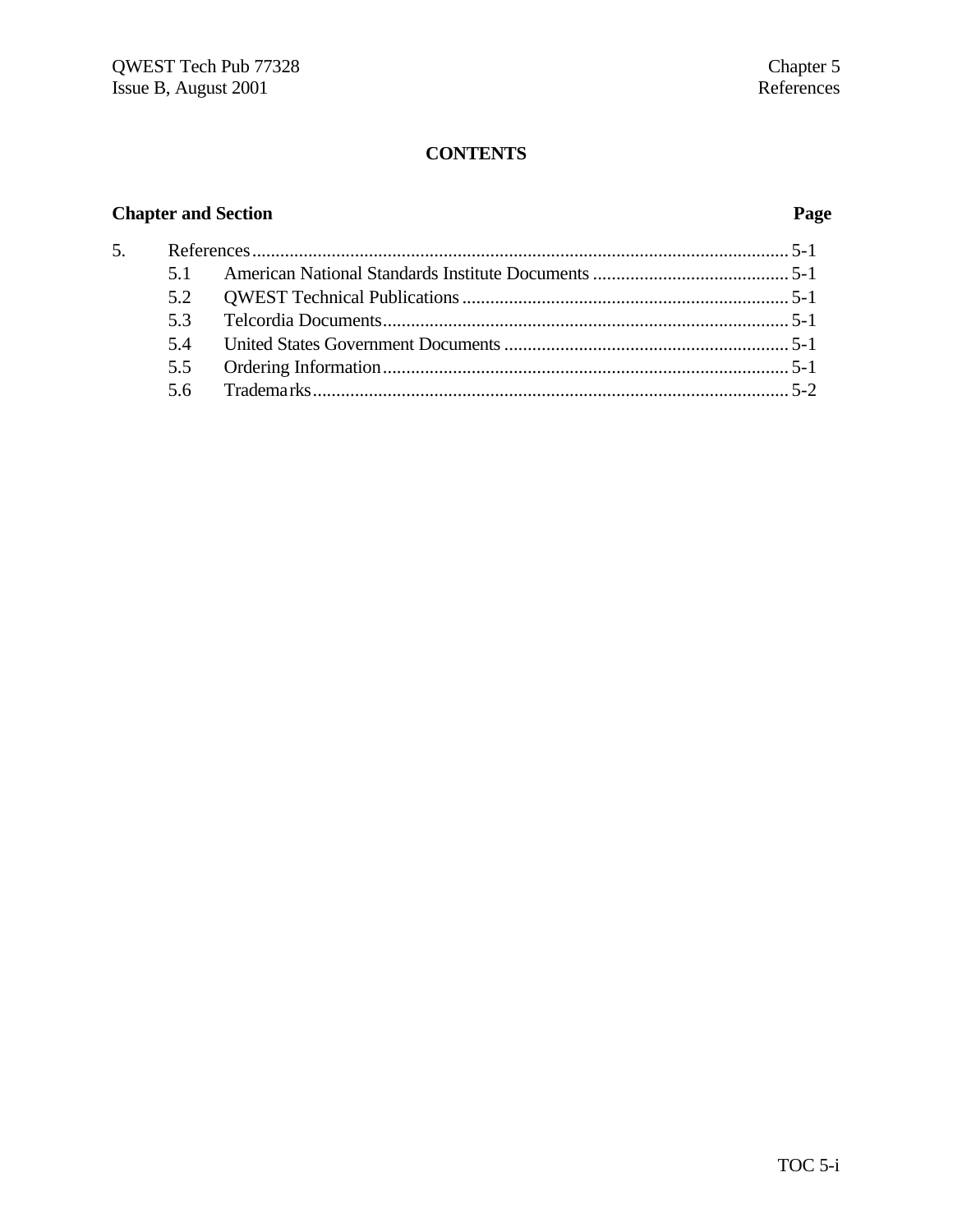#### **5. References**

#### **5.1 American National Standards Institute Documents**

ANSI IEEE Std 820-1984 EEE Standard Telephone Loop Performance Characteristics

ANSI T1.401-1993 American National Standard for Telecommunications - Interface between Carriers and Customer Installations - Analog Voicegrade Switched Access Lines Using Loop-Start and Ground-Start Signaling.

#### **5.2 QWEST Technical Publications**

PUB 41005 Data Communications Using the Switched Telecommunications Network, Bellcore

#### **5.3 Telcordia Documents**

TR-TSY-000231 I-Match.1- Loop Characterization Database, Bellcore TR-TSY-000001 Lightning and 60 Hz Disturbances at the Bell Operating Company Network Interface, Bellcore TR-TSY-000762 Impulse Noise Tape No. 201, Bellcore

#### **5.4 United States Government Documents**

Volume X, Part 68 Rules and Regulations - Connection of Terminal Equipment to the Telephone Network, Federal Communications Commission, Washington, D.C.

#### **5.5 Ordering Information**

All documents are subject to change and their citation in this document reflects the most current information available at the time of printing. Readers are advised to check status and availability of all documents.